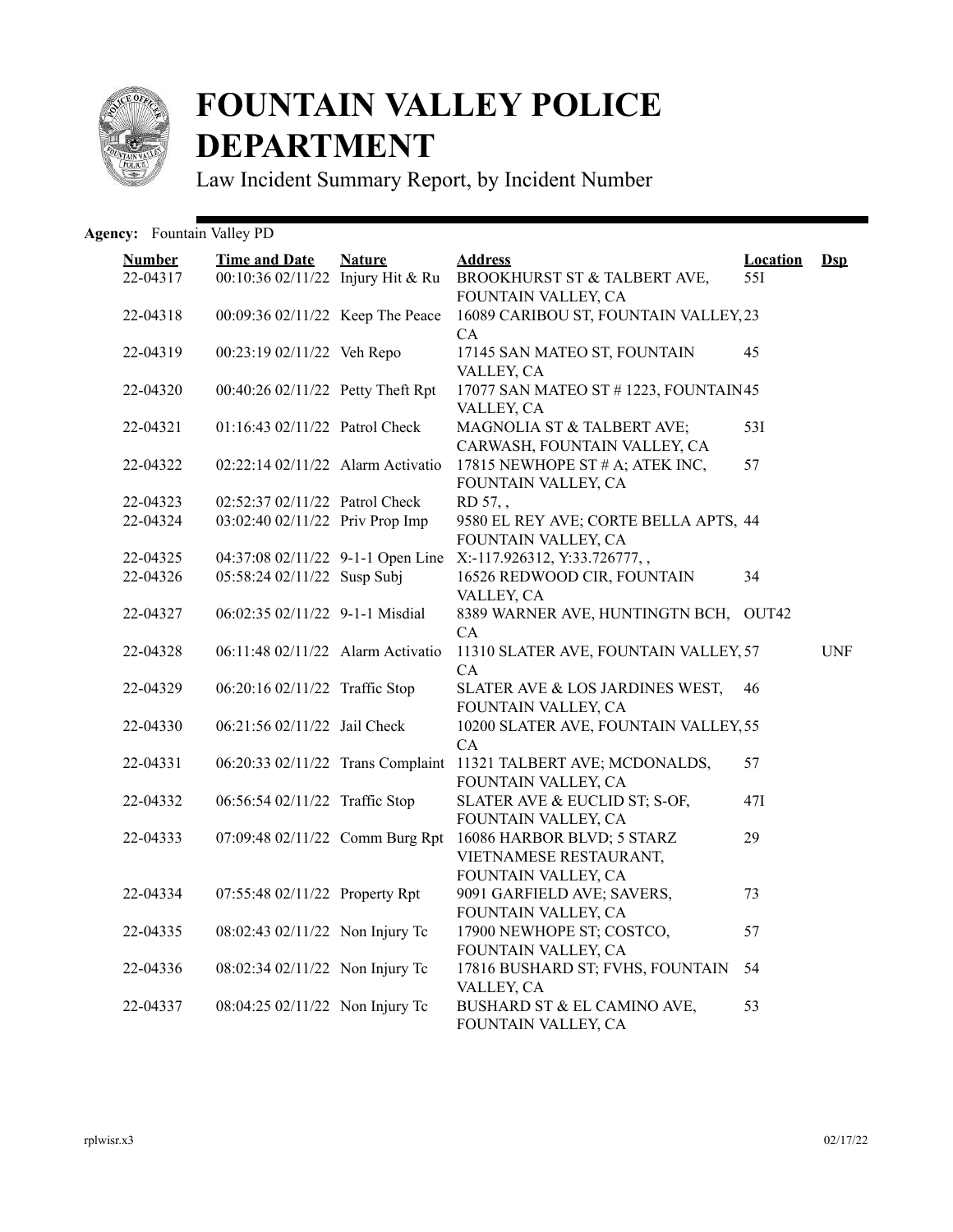| <b>Number</b> | <b>Time and Date</b>              | <b>Nature</b> | <b>Address</b>                                                                     | <b>Location</b> | $\mathbf{Dsp}$ |
|---------------|-----------------------------------|---------------|------------------------------------------------------------------------------------|-----------------|----------------|
| 22-04338      | 08:11:00 02/11/22 Alarm Activatio |               | 9394 WARNER AVE, FOUNTAIN VALLEY, 43<br>CA                                         |                 | <b>UNF</b>     |
| 22-04339      | 08:24:13 02/11/22 Water Problem   |               | 9146 CARDINAL AVE, FOUNTAIN<br>VALLEY, CA                                          | 73              |                |
| 22-04340      | 08:31:25 02/11/22 9-1-1 Transfer  |               | 19001 NEWLAND ST, HUNTINGTN BCH, OUT72                                             |                 |                |
| 22-04341      |                                   |               | CA<br>08:40:31 02/11/22 Check Well Bein 18405 BROOKHURST ST; RALPHS,               | 64              |                |
| 22-04342      | 08:44:49 02/11/22 Petty Theft Rpt |               | FOUNTAIN VALLEY, CA<br>11300 WARNER AVE # D121, FOUNTAIN 47                        |                 |                |
| 22-04343      | 09:01:58 02/11/22 9-1-1 Transfer  |               | VALLEY, CA<br>8620 EL LAGO AVE; FULTON PARK,                                       | 52              |                |
| 22-04344      | 09:06:43 02/11/22 Fraud Rpt       |               | FOUNTAIN VALLEY, CA<br>11630 WARNER AVE #405, FOUNTAIN                             | 48              |                |
| 22-04345      |                                   |               | VALLEY, CA<br>09:15:58 02/11/22 Check Well Bein EDINGER AVE & BUSHARD ST,          | 14I             |                |
| 22-04346      | 09:17:53 02/11/22 Receipt         |               | FOUNTAIN VALLEY, CA<br>11328 SANDSTONE AVE, FOUNTAIN                               | 37              |                |
| 22-04347      | 09:21:32 02/11/22 9-1-1 Transfer  |               | VALLEY, CA<br>17172 SANTA RITA ST, FOUNTAIN                                        | 42              |                |
| 22-04348      | 09:53:44 02/11/22 Hlo Followup    |               | VALLEY, CA<br>16582 BROOKHURST ST, FOUNTAIN                                        | 35              |                |
| 22-04349      | 09:54:33 02/11/22 Traffic Stop    |               | VALLEY, CA<br>MAGNOLIA ST & WARNER AVE,                                            | 33I             |                |
| 22-04350      | 09:58:09 02/11/22 Trespasser      |               | FOUNTAIN VALLEY, CA<br>10425 SLATER AVE, FOUNTAIN VALLEY, 45                       |                 |                |
| 22-04351      | 10:00:55 02/11/22 Illegal Parking |               | CA<br>10250 WARNER AVE, FOUNTAIN                                                   | 45              |                |
| 22-04352      |                                   |               | VALLEY, CA<br>10:07:23 02/11/22 Trans Complaint 17475 BROOKHURST ST; ARCO AMPM, 44 |                 |                |
| 22-04353      | 10:13:06 02/11/22 Citizen Assist  |               | FOUNTAIN VALLEY, CA<br>10505 SLATER AVE, FOUNTAIN VALLEY, 46                       |                 |                |
| 22-04354      | 10:31:54 02/11/22 9-1-1 Open Line |               | CA<br>17816 BUSHARD ST; FVHS, FOUNTAIN 54                                          |                 |                |
| 22-04355      | 10:29:35 02/11/22 Abandoned Veh   |               | VALLEY, CA<br>9475 CLOVER AVE, FOUNTAIN VALLEY, 33                                 |                 |                |
| 22-04356      | 10:45:11 02/11/22 Susp Subj       |               | CA<br>HARBOR BLVD & EDINGER                                                        | OUT29           |                |
| 22-04357      | 11:05:15 02/11/22 Alarm Activatio |               | AVE; MOBIL, FOUNTAIN VALLEY, CA<br>18406 BASSWOOD ST, FOUNTAIN                     | 64              | <b>UNF</b>     |
| 22-04358      | 11:14:03 02/11/22 9-1-1 Open Line |               | VALLEY, CA<br>17816 BUSHARD ST; FVHS, FOUNTAIN                                     | 54              |                |
| 22-04359      | 11:30:49 02/11/22 9-1-1 Transfer  |               | VALLEY, CA<br>11360 WARNER AVE, FOUNTAIN                                           | 47              |                |
| 22-04360      | 11:38:22 02/11/22 Traffic Stop    |               | VALLEY, CA<br>16205 BROOKHURST ST; DENNYS,                                         | 24              |                |
| 22-04361      | 11:43:08 02/11/22 9-1-1 Misdial   |               | FOUNTAIN VALLEY, CA<br>17100 EUCLID ST; FV HOSPITAL,                               | 47              |                |
| 22-04362      | 11:50:07 02/11/22 Property Rpt    |               | FOUNTAIN VALLEY, CA<br>10200 SLATER AVE, FOUNTAIN VALLEY, 55<br>CA                 |                 |                |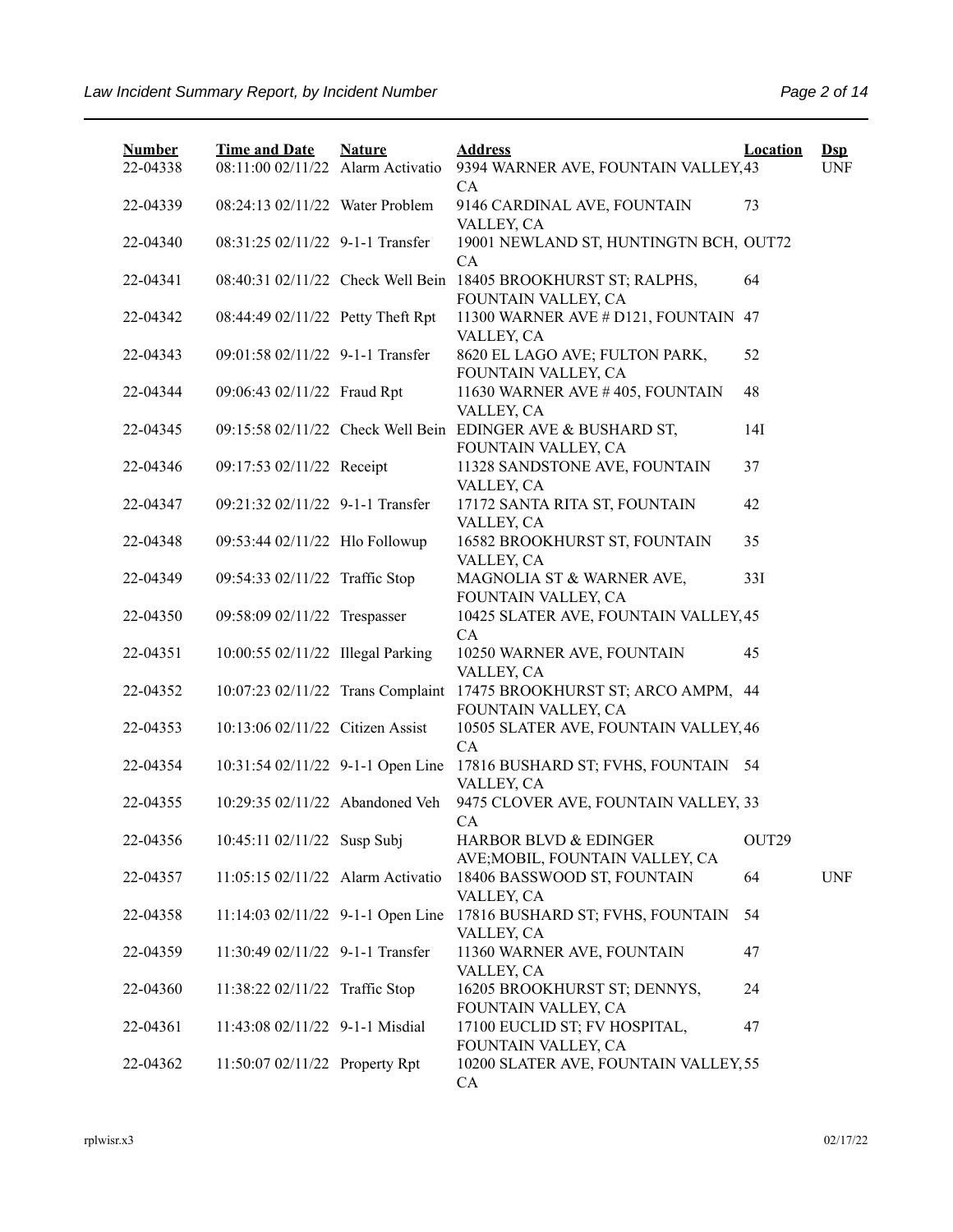| <b>Number</b> | <b>Time and Date</b>              | <b>Nature</b> | <b>Address</b>                                                                  | <b>Location</b> | $\mathbf{Dsp}$ |
|---------------|-----------------------------------|---------------|---------------------------------------------------------------------------------|-----------------|----------------|
| 22-04363      | 11:48:52 02/11/22 Alarm Activatio |               | 18406 BASSWOOD ST, FOUNTAIN<br>VALLEY, CA                                       | 64              | <b>UNF</b>     |
| 22-04364      | 11:53:18 02/11/22 Non Injury Tc   |               | BROOKHURST ST & HEIL AVE,<br>FOUNTAIN VALLEY, CA                                | 25I             |                |
| 22-04365      | 11:56:01 02/11/22 9-1-1 Misdial   |               | 17816 BUSHARD ST; FVHS, FOUNTAIN<br>VALLEY, CA                                  | 54              |                |
| 22-04366      | 12:02:01 02/11/22 9-1-1 Transfer  |               | 18203 MT BALDY CIR, FOUNTAIN<br>VALLEY, CA                                      | 66              |                |
| 22-04367      | 12:03:43 02/11/22 9-1-1 Open Line |               | X:-117.975815, Y:33.697316,,                                                    |                 |                |
| 22-04368      | 12:17:05 02/11/22 Traffic Stop    |               | CASHEW ST & EL CLAVEL AVE,                                                      | 54              |                |
|               |                                   |               | FOUNTAIN VALLEY, CA                                                             |                 |                |
| 22-04369      | 12:17:21 02/11/22 Trf Acc/Unk Inj |               | WARNER AVE & EUCLID ST, FOUNTAIN 37I<br>VALLEY, CA                              |                 |                |
| 22-04370      | 12:15:22 02/11/22 Signal Issue    |               | MAGNOLIA ST & TALBERT AVE,<br>FOUNTAIN VALLEY, CA                               | 53I             |                |
| 22-04371      | 12:15:00 02/11/22 Dist Of Peac    |               | 17330 NEWHOPE ST # A; OCEAN WATCH48<br>PRODUCTION GROUP, FOUNTAIN<br>VALLEY, CA |                 |                |
| 22-04372      | 12:21:02 02/11/22 Traffic Stop    |               | CASHEW / EL PLAVO,,                                                             |                 |                |
| 22-04373      | 12:20:02 02/11/22 Alarm Activatio |               | 9844 PETERS CRT, FOUNTAIN VALLEY, 64<br>CA                                      |                 | <b>UNF</b>     |
| 22-04374      | 12:24:00 02/11/22 Alarm Activatio |               | 8573 LA BAYA AVE, FOUNTAIN VALLEY, 42<br><b>CA</b>                              |                 | <b>UNF</b>     |
| 22-04375      | 12:39:12 02/11/22 9-1-1 Open Line |               | 8780 MACKENZIE RIVER AVE,<br>FOUNTAIN VALLEY, CA                                | 62              |                |
| 22-04376      | 12:42:55 02/11/22 9-1-1 Open Line |               | 8780 MACKENZIE RIVER AVE,<br>FOUNTAIN VALLEY, CA                                | 62              |                |
| 22-04377      | 12:41:27 02/11/22 Check Well Bein |               | 9920 TALBERT AVE; OC MEMORIAL<br>HOSPITAL, FOUNTAIN VALLEY, CA                  | 64              |                |
| 22-04378      | 12:54:42 02/11/22 Unk Trouble     |               | 10595 LAWSON RIVER AVE; GEAR<br>CONNECTION, FOUNTAIN VALLEY, CA                 | 66              |                |
| 22-04379      | 13:02:00 02/11/22 9-1-1 Misdial   |               | 18111 BROOKHURST ST; MEMORIAL<br>CARE ORANGE COAST MEDICAL CENT,                | 64              |                |
| 22-04380      | 13:14:12 02/11/22 Direct Pat/Traf |               | FOUNTAIN VALLEY, CA<br>FREMONT ST & STURGEON AVE,                               | 54              |                |
|               |                                   |               | FOUNTAIN VALLEY, CA                                                             |                 |                |
| 22-04381      | 13:23:05 02/11/22 9-1-1 Misdial   |               | 17870 NEWHOPE ST # 104; UPS STORE, 57<br>FOUNTAIN VALLEY, CA                    |                 |                |
| 22-04382      | 13:38:42 02/11/22 Traffic Stop    |               | 405 & BROOKHURST ST, FOUNTAIN<br>VALLEY, CA                                     | 54              |                |
| 22-04383      | 13:33:38 02/11/22 Check Well Bein |               | 17870 NEWHOPE ST # 104; UPS STORE,<br>FOUNTAIN VALLEY, CA                       | 57              |                |
| 22-04384      | 13:40:11 02/11/22 Traffic Stop    |               | TOIYABE ST & STURGEON AVE,<br>FOUNTAIN VALLEY, CA                               | 54              |                |
| 22-04385      | 14:06:01 02/11/22 9-1-1 Open Line |               | 8780 MACKENZIE RIVER AVE,<br>FOUNTAIN VALLEY, CA                                | 62              |                |
| 22-04386      | 14:16:11 02/11/22 Keep The Peace  |               | 9930 SLATER AVE; SONESTA ES SUITES 54<br>HOTEL, FOUNTAIN VALLEY, CA             |                 |                |
| 22-04387      | 14:17:11 02/11/22 Road Rage       |               | 10200 SLATER AVE, FOUNTAIN VALLEY, 55<br>CA                                     |                 |                |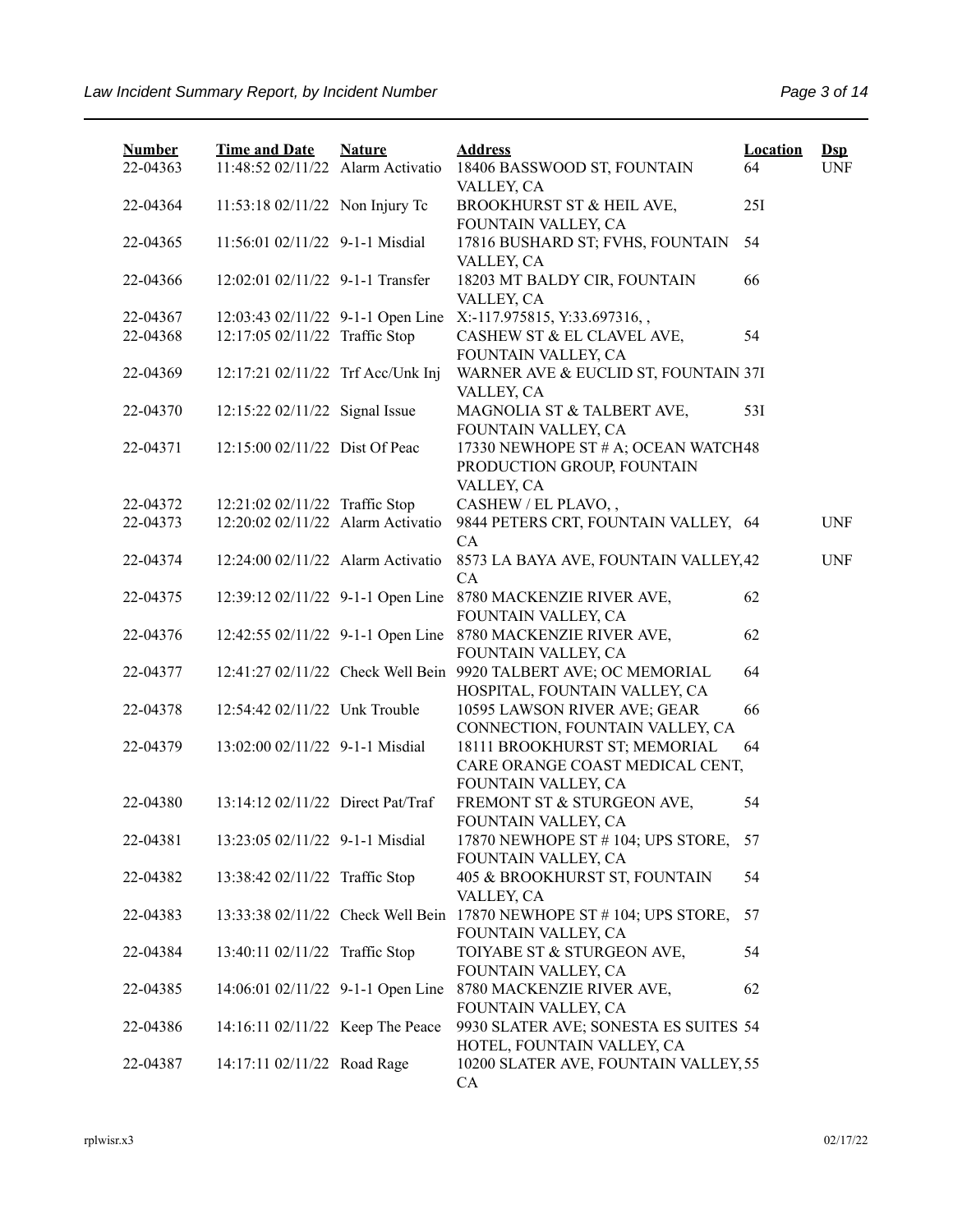| <b>Number</b><br>22-04388 | <b>Time and Date</b>                                                 | <b>Nature</b> | <b>Address</b><br>14:19:19 02/11/22 9-1-1 Open Line 8780 MACKENZIE RIVER AVE,           | <b>Location</b><br>62 | $\mathbf{Dsp}$ |
|---------------------------|----------------------------------------------------------------------|---------------|-----------------------------------------------------------------------------------------|-----------------------|----------------|
| 22-04389                  | 14:23:43 02/11/22 Water Problem                                      |               | FOUNTAIN VALLEY, CA<br>9771 EL GRECO CIR, FOUNTAIN<br>VALLEY, CA                        | 44                    |                |
| 22-04390                  | 14:28:23 02/11/22 Fvmc Violation                                     |               | 16582 BROOKHURST ST; BOYS AND<br>GIRLS CLUB OF HUNTINGTON VALLE,<br>FOUNTAIN VALLEY, CA | 35                    |                |
| 22-04391<br>22-04392      | 14:29:38 02/11/22 9-1-1 Transfer<br>14:54:07 02/11/22 Reckless Veh   |               | BUSHARD / ADAMS,,<br>MAGNOLIA ST & WARNER AVE,<br>FOUNTAIN VALLEY, CA                   | 33I                   |                |
|                           |                                                                      |               |                                                                                         |                       |                |
| 22-04394                  | 15:12:15 02/11/22 Citizen Assist                                     |               | 10200 SLATER AVE, FOUNTAIN VALLEY, 55<br><b>CA</b>                                      |                       |                |
| 22-04395                  | 15:13:44 02/11/22 9-1-1 Misdial                                      |               | 18111 BROOKHURST ST; MEMORIAL<br>CARE ORANGE COAST MEDICAL CENT,<br>FOUNTAIN VALLEY, CA | 64                    |                |
| 22-04396                  |                                                                      |               | 15:21:14 02/11/22 9-1-1 Abandoned 10577 LA PERLA AVE, FOUNTAIN<br>VALLEY, CA            | 56                    |                |
| 22-04397                  | 15:16:44 02/11/22 Information                                        |               | 16573 ELM CIR, FOUNTAIN VALLEY, CA 33                                                   |                       |                |
| 22-04398                  | 15:21:24 02/11/22 Dist Of Peac                                       |               | 10592 LA PERLA AVE, FOUNTAIN<br>VALLEY, CA                                              | 56                    |                |
| 22-04399                  | 15:23:50 02/11/22 Illegal Parking                                    |               | 18194 BRYCE CRT, FOUNTAIN VALLEY, 65<br>CA                                              |                       |                |
| 22-04400                  | 15:17:20 02/11/22 Citizen Assist                                     |               | 16089 CARIBOU ST, FOUNTAIN VALLEY, 23<br>CA                                             |                       |                |
| 22-04401                  | 15:39:55 02/11/22 Trans Complaint                                    |               | 16061 BROOKHURST ST; ALBERTSONS, 24<br>FOUNTAIN VALLEY, CA                              |                       |                |
| 22-04402                  | 15:57:33 02/11/22 9-1-1 Misdial                                      |               | 11680 WARNER AVE; MANOR CARE OF 48<br>FOUNTAIN VALLEY, FOUNTAIN<br>VALLEY, CA           |                       |                |
| 22-04403                  | 16:09:33 02/11/22 Traffic Stop                                       |               | 405N ONRAMP,,                                                                           |                       |                |
| 22-04404                  | 16:21:11 02/11/22 Traffic Hazard                                     |               | BROOKHURST ST & SLATER AVE,<br>FOUNTAIN VALLEY, CA                                      | 45I                   |                |
| 22-04405                  | 16:31:14 02/11/22 Trf Acc/Unk Inj                                    |               | LOS JARDINES WEST & SLATER AVE,<br>FOUNTAIN VALLEY, CA                                  | 56                    |                |
| 22-04406                  | 16:38:36 02/11/22 9-1-1 Transfer                                     |               | 11680 WARNER AVE; MANOR CARE OF 48<br>FOUNTAIN VALLEY, FOUNTAIN<br>VALLEY, CA           |                       |                |
| 22-04407                  | 16:45:39 02/11/22 Illegal Solicit                                    |               | 17833 OAK ST, FOUNTAIN VALLEY, CA 53                                                    |                       |                |
| 22-04408                  | 16:51:10 02/11/22 Citizen Assist                                     |               | 9091 CALADIUM AVE; SOUTH COAST<br>CHILDRENS HOME, FOUNTAIN<br>VALLEY, CA                | 23                    |                |
| 22-04409                  | 17:03:20 02/11/22 9-1-1 Misdial                                      |               | 18111 BROOKHURST ST; MEMORIAL<br>CARE ORANGE COAST MEDICAL CENT,<br>FOUNTAIN VALLEY, CA | 64                    |                |
| 22-04410<br>22-04411      | 17:13:43 02/11/22 Outside Agency<br>17:13:13 02/11/22 Keep The Peace |               | WB 22 E/OF EUCLID,,<br>11142 STONECRESS AVE, FOUNTAIN                                   | 37                    |                |
|                           |                                                                      |               | VALLEY, CA                                                                              |                       |                |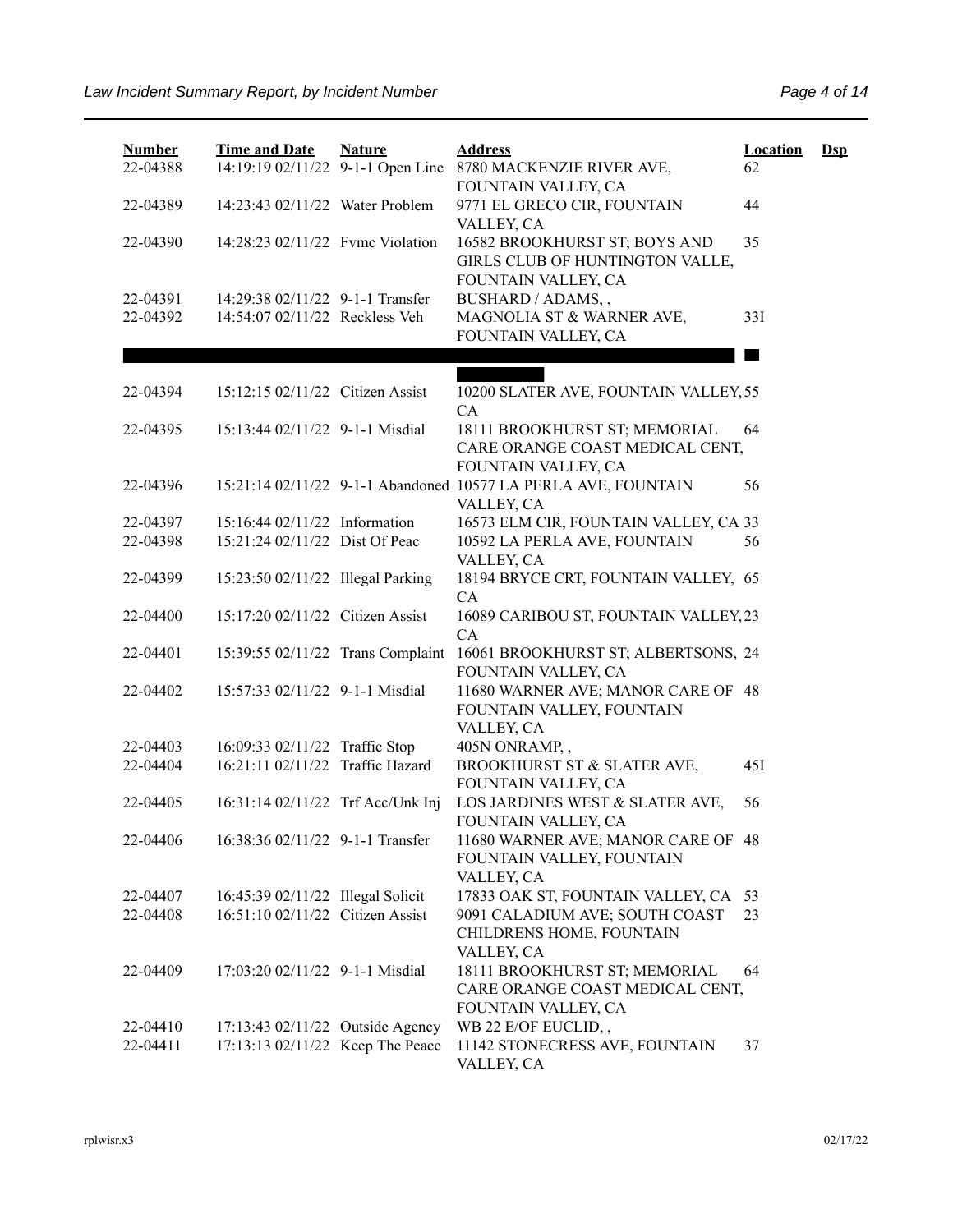| <b>Number</b> | <b>Time and Date</b>              | <b>Nature</b> | <b>Address</b>                                                                                         | <b>Location</b> | $\mathbf{Dsp}$ |
|---------------|-----------------------------------|---------------|--------------------------------------------------------------------------------------------------------|-----------------|----------------|
| 22-04412      | 17:26:15 02/11/22 Alarm Activatio |               | 9188 EL MORADO AVE, FOUNTAIN                                                                           | 53              | <b>UNF</b>     |
| 22-04413      |                                   |               | VALLEY, CA<br>17:31:22 02/11/22 9-1-1 Abandoned 10035 ELLIS AVE, FOUNTAIN VALLEY,                      | 65              |                |
|               |                                   |               | CA                                                                                                     |                 |                |
| 22-04414      |                                   |               | 17:28:46 02/11/22 Occupied Veh Ch 17635 LOS ALAMOS ST; FOUNTAIN                                        | 55              |                |
|               |                                   |               | VALLEY LIBRARY, FOUNTAIN VALLEY,                                                                       |                 |                |
|               |                                   |               | CA                                                                                                     |                 |                |
| 22-04415      | 17:41:21 02/11/22 Outside Agency  |               | BROOKHURST ST & SLATER AVE,<br>FOUNTAIN VALLEY, CA                                                     | 451             |                |
| 22-04416      |                                   |               | 17:42:19 02/11/22 Trans Complaint 17475 BROOKHURST ST; ARCO AMPM,                                      | 44              |                |
|               |                                   |               | FOUNTAIN VALLEY, CA                                                                                    |                 |                |
| 22-04417      |                                   |               | 17:56:45 02/11/22 Trans Complaint 8675 BLUEBIRD AVE; HARPER PARK,                                      | 72              |                |
|               |                                   |               | FOUNTAIN VALLEY, CA                                                                                    |                 |                |
| 22-04418      |                                   |               | 17:57:56 02/11/22 Trans Complaint 18908 BROOKHURST ST; CALIFORNIA                                      | 75              |                |
|               |                                   |               | SHABU SHABU, FOUNTAIN VALLEY, CA                                                                       |                 |                |
| 22-04419      | 18:09:42 02/11/22 9-1-1 Transfer  |               | 17077 SAN MATEO ST; CARMEL                                                                             | 45              |                |
| 22-04420      |                                   |               | VILLAGE, FOUNTAIN VALLEY, CA<br>18:15:12 02/11/22 Check Well Bein HARBOR BLVD & HEIL AVE, FOUNTAIN 29I |                 |                |
|               |                                   |               | VALLEY, CA                                                                                             |                 |                |
| 22-04421      | 18:16:55 02/11/22 Reckless Veh    |               | MAGNOLIA ST & ELLIS AVE,                                                                               | 63I             |                |
|               |                                   |               | FOUNTAIN VALLEY, CA                                                                                    |                 |                |
| 22-04422      | 18:32:31 02/11/22 Jail Check      |               | 10200 SLATER AVE, FOUNTAIN VALLEY, 55                                                                  |                 |                |
|               |                                   |               | CA                                                                                                     |                 |                |
| 22-04423      | 18:43:09 02/11/22 Direct Pat/Traf |               | HARBOR,,                                                                                               |                 |                |
| 22-04424      | 18:40:32 02/11/22 Susp Circs      |               | 11701 EDINGER AVE; GOLDEN BOTTLE 28                                                                    |                 |                |
|               |                                   |               | LIQUOR, FOUNTAIN VALLEY, CA                                                                            |                 |                |
| 22-04425      | 18:54:27 02/11/22 Citizen Assist  |               | 9112 LA PALOMA AVE, FOUNTAIN                                                                           | 43              |                |
|               |                                   |               | VALLEY, CA                                                                                             |                 |                |
| 22-04426      | 18:57:42 02/11/22 9-1-1 Transfer  |               | 15898 EUCLID ST, FOUNTAIN VALLEY,                                                                      | OUT17           |                |
| 22-04427      | 18:55:08 02/11/22 Patrol Check    |               | CA<br>18673 SANTA RAMONA ST, FOUNTAIN                                                                  | 72              |                |
|               |                                   |               | VALLEY, CA                                                                                             |                 |                |
| 22-04428      | 19:01:37 02/11/22 Traffic Stop    |               | HARBOR / KENT;S OF,,                                                                                   |                 |                |
| 22-04429      | 19:17:40 02/11/22 Traffic Stop    |               | HARBOR BLVD & EDINGER AVE,                                                                             | 29              | <b>ACT</b>     |
|               |                                   |               | FOUNTAIN VALLEY, CA                                                                                    |                 |                |
| 22-04430      | 19:29:20 02/11/22 Reckless Veh    |               | WARNER AVE & NEWHOPE ST,                                                                               | 38I             |                |
|               |                                   |               | FOUNTAIN VALLEY, CA                                                                                    |                 |                |
| 22-04431      | 19:33:41 02/11/22 9-1-1 Transfer  |               | 16654 BUSHARD ST, FOUNTAIN                                                                             | 34              |                |
|               |                                   |               | VALLEY, CA                                                                                             |                 |                |
| 22-04432      | 19:48:06 02/11/22 9-1-1 Open Line |               | 10035 ELLIS AVE, FOUNTAIN VALLEY,                                                                      | 65              |                |
| 22-04433      | 19:51:13 02/11/22 9-1-1 Open Line |               | CA<br>18450 BROOKHURST ST, FOUNTAIN                                                                    | 65              |                |
|               |                                   |               | VALLEY, CA                                                                                             |                 |                |
| 22-04435      | 19:57:20 02/11/22 Alarm Activatio |               | 18968 BROOKHURST ST, FOUNTAIN                                                                          | 75              |                |
|               |                                   |               | VALLEY, CA                                                                                             |                 |                |
| 22-04436      | 19:57:35 02/11/22 Citizen Assist  |               | 9188 EL MORADO AVE, FOUNTAIN                                                                           | 53              |                |
|               |                                   |               | VALLEY, CA                                                                                             |                 |                |
| 22-04437      | 20:08:29 02/11/22 Vehicle Check   |               | EDINGER FRONTAGE,,                                                                                     |                 |                |
| 22-04438      | 20:08:43 02/11/22 Alarm Activatio |               | 18968 BROOKHURST ST, FOUNTAIN                                                                          | 75              | <b>UNF</b>     |
|               |                                   |               | VALLEY, CA                                                                                             |                 |                |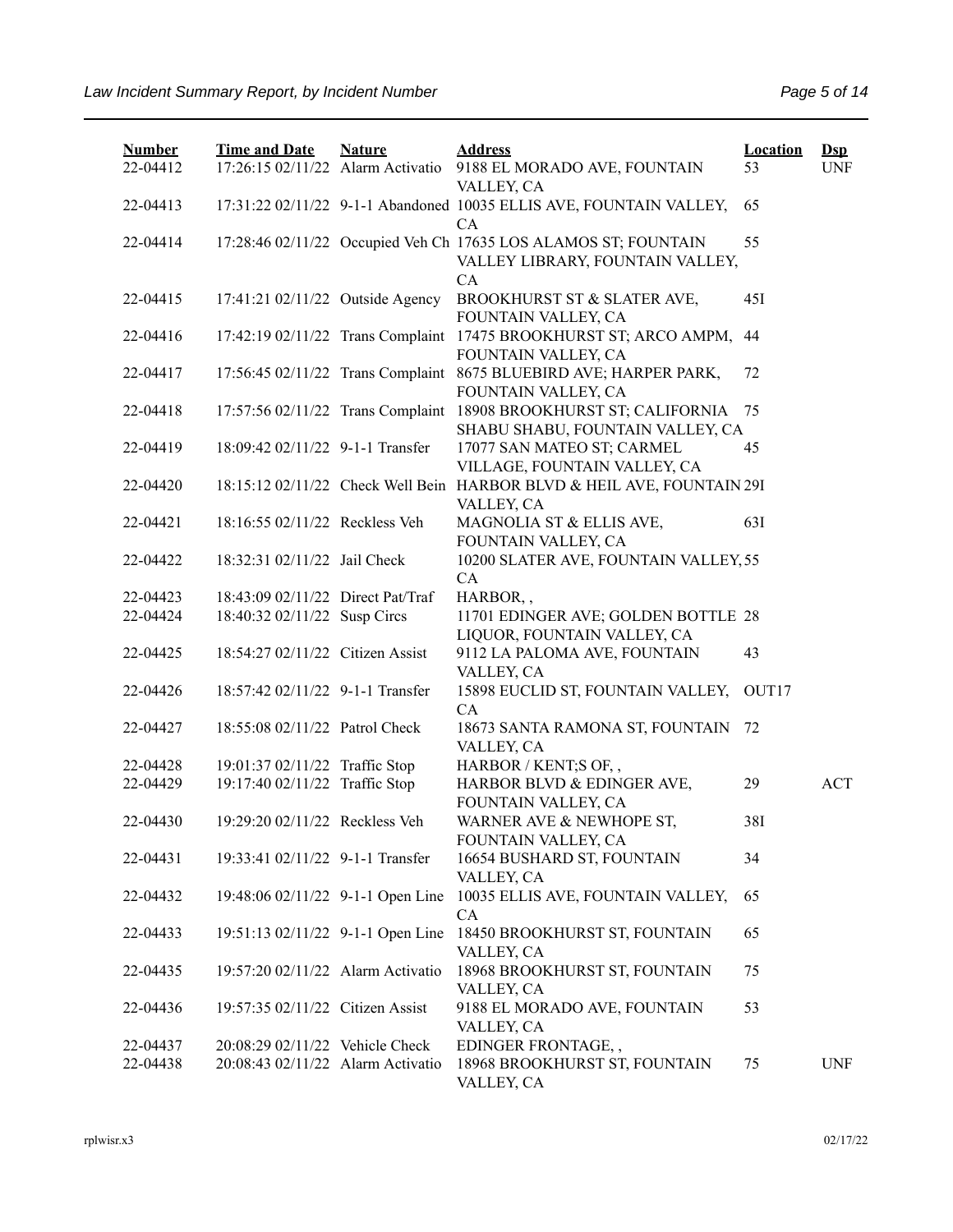| <b>Number</b><br>22-04439 | <b>Time and Date</b><br>20:13:41 02/11/22 9-1-1 Misdial | <b>Nature</b> | <b>Address</b><br>11378 CORIENDER AVE, FOUNTAIN                                        | <b>Location</b><br>37 | $Dsp$      |
|---------------------------|---------------------------------------------------------|---------------|----------------------------------------------------------------------------------------|-----------------------|------------|
|                           |                                                         |               | VALLEY, CA                                                                             |                       |            |
| 22-04440                  | 20:31:10 02/11/22 Veh Burg Rpt                          |               | 10115 TALBERT AVE; ESPORTA<br>FITNESS, FOUNTAIN VALLEY, CA                             | 55                    |            |
| 22-04441                  | 20:55:24 02/11/22 Trans Complaint                       |               | SLATER AVE & BUSHARD ST,<br>FOUNTAIN VALLEY, CA                                        | 44I                   |            |
| 22-04442                  | 20:57:14 02/11/22 Susp Circs                            |               | 8543 EL RANCHO AVE, FOUNTAIN<br>VALLEY, CA                                             | 42                    |            |
| 22-04443                  | 21:35:32 02/11/22 9-1-1 Incomplet                       |               | 11669 EDINGER AVE, FOUNTAIN<br>VALLEY, CA                                              | 28                    |            |
| 22-04444                  | 21:53:16 02/11/22 9-1-1 Transfer                        |               | 0 405, FOUNTAIN VALLEY, CA                                                             | 44                    |            |
| 22-04445                  | 22:08:16 02/11/22 9-1-1 Transfer                        |               | 17816 BUSHARD ST; FVHS, FOUNTAIN                                                       | 54                    |            |
|                           |                                                         |               | VALLEY, CA                                                                             |                       |            |
| 22-04446                  | 22:17:32 02/11/22 Trans Complaint                       |               | 17970 MAGNOLIA ST, FOUNTAIN<br>VALLEY, CA                                              | 53                    | <b>INF</b> |
| 22-04447                  | 22:34:01 02/11/22 9-1-1 Incomplet                       |               | 11620 WARNER AVE # 524, FOUNTAIN                                                       | 48                    |            |
| 22-04448                  | 22:34:16 02/11/22 Patrol Check                          |               | VALLEY, CA<br>COLONY,,                                                                 |                       |            |
| 22-04449                  | 22:38:18 02/11/22 Fire                                  |               | 16520 HARBOR BLVD, FOUNTAIN                                                            | 29                    |            |
|                           |                                                         |               | VALLEY, CA                                                                             |                       |            |
| 22-04450                  | 22:52:56 02/11/22 Susp Circs                            |               | 17101 BUSHARD ST; SPEC SERVICES,                                                       | 43                    |            |
|                           |                                                         |               | FOUNTAIN VALLEY, CA                                                                    |                       |            |
| 22-04451                  | 23:01:05 02/11/22 9-1-1 Misdial                         |               | 10950 WARNER AVE; 7 ELEVEN,<br>FOUNTAIN VALLEY, CA                                     | 46                    |            |
| 22-04452                  | 23:08:46 02/11/22 Reckless Veh                          |               | ELLIS AVE & BUSHARD ST, FOUNTAIN<br>VALLEY, CA                                         | 64I                   |            |
| 22-04453                  | 23:25:42 02/11/22 Outside Agency                        |               | 16615 APPLE ST, FOUNTAIN VALLEY,<br>CA                                                 | 34                    |            |
| 22-04454                  | 23:50:45 02/11/22 Patrol Check                          |               | 9125 RECREATION CIR; MOTEL 6,<br>FOUNTAIN VALLEY, CA                                   | 33                    |            |
| 22-04455                  | 23:52:35 02/11/22 Unk Trouble                           |               | 16475 HARBOR BLVD # A; 7 ELEVEN,<br>FOUNTAIN VALLEY, CA                                | 28                    |            |
| 22-04456                  | 00:10:21 02/12/22 Illegal Parking                       |               | 18985 MT CASTILE CIR, FOUNTAIN<br>VALLEY, CA                                           | 74                    |            |
| 22-04457                  | 00:29:12 02/12/22 Trans Complaint                       |               | 10950 WARNER AVE; 7 ELEVEN,<br>FOUNTAIN VALLEY, CA                                     | 46                    |            |
| 22-04458                  | 00:34:15 02/12/22 Alarm Activatio                       |               | 10350 ELLIS AVE; SHORELINE BAPTIST 75<br>CHURCH, FOUNTAIN VALLEY, CA                   |                       |            |
| 22-04459                  |                                                         |               | 02:06:15 02/12/22 Check Well Bein 9125 RECREATION CIR; MOTEL 6,<br>FOUNTAIN VALLEY, CA | 33                    |            |
| 22-04460                  | 02:15:56 02/12/22 Party Complaint                       |               | 10475 SLATER AVE #103, FOUNTAIN<br>VALLEY, CA                                          | 45                    |            |
| 22-04461                  |                                                         |               | 02:24:59 02/12/22 Check Well Bein EUCLID ST & ELLIS AVE, FOUNTAIN<br>VALLEY, CA        | 66                    |            |
| 22-04463                  | 02:34:16 02/12/22 Patrol Check                          |               | 11609 MARTENS RIVER CIR; FALCON<br>AEROSPACE MFG INC, FOUNTAIN<br>VALLEY, CA           | 48                    |            |
| 22-04464                  | 03:12:25 02/12/22 Party Complaint                       |               | 18220 SANTA ARABELLA ST, FOUNTAIN62<br>VALLEY, CA                                      |                       |            |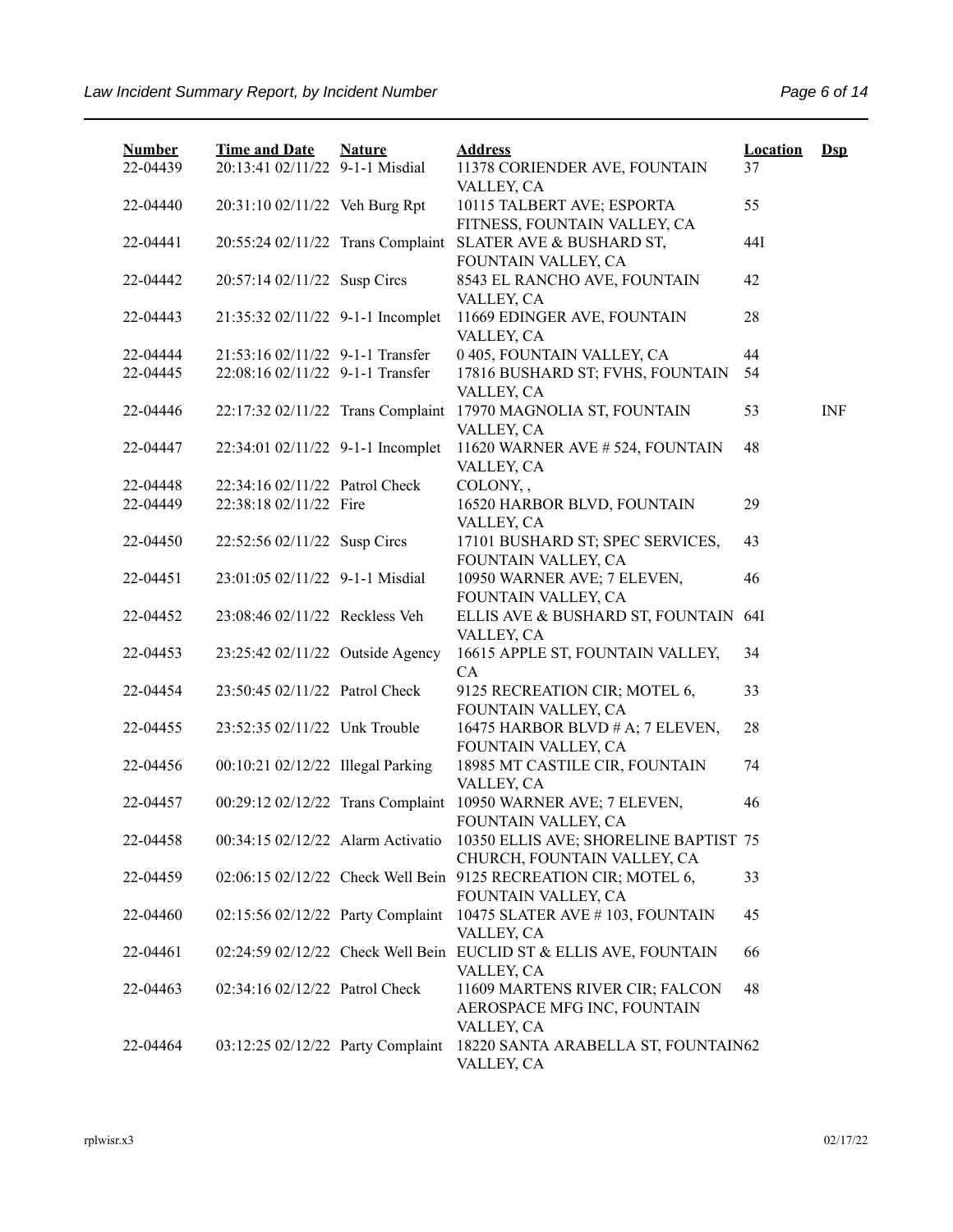| <b>Number</b><br>22-04465 | <b>Time and Date</b><br>04:03:41 02/12/22 Citizen Assist | <b>Nature</b> | <b>Address</b><br>17077 SAN MATEO ST # 1223, FOUNTAIN45                   | Location          | $Dep$      |
|---------------------------|----------------------------------------------------------|---------------|---------------------------------------------------------------------------|-------------------|------------|
| 22-04466                  | 04:13:59 02/12/22 Vehicle Check                          |               | VALLEY, CA<br>17375 MT HERRMANN ST; GFMI<br>AEROSPACE AND DEFENSE INC,    | 47                |            |
| 22-04467                  | 04:48:56 02/12/22 Patrol Check                           |               | FOUNTAIN VALLEY, CA<br>9188 EL MORADO AVE, FOUNTAIN<br>VALLEY, CA         | 53                |            |
| 22-04468                  | 05:15:12 02/12/22 Priv Prop Imp                          |               | 11300 WARNER AVE; PALM ISLAND<br>SENIOR COMMUNITY, FOUNTAIN<br>VALLEY, CA | 47                |            |
| 22-04469                  | 05:29:13 02/12/22 9-1-1 Transfer                         |               | X:-117.959700, Y:33.732646,,                                              |                   |            |
| 22-04470                  | 05:31:35 02/12/22 Citizen Assist                         |               | 11620 WARNER AVE, FOUNTAIN<br>VALLEY, CA                                  | 48                |            |
| 22-04471                  | 06:41:54 02/12/22 Illegal Parking                        |               | GARFIELD AVE & MT CASTILE CIR,<br>FOUNTAIN VALLEY, CA                     | 74                |            |
| 22-04472                  | 06:55:11 02/12/22 9-1-1 Transfer                         |               | 12172 EDINGER AVE, ORANGE, CA                                             | OUT <sub>29</sub> |            |
| 22-04473                  | 07:06:33 02/12/22 Non Injury Tc                          |               | 17900 NEWHOPE ST; COSTCO,<br>FOUNTAIN VALLEY, CA                          | 57                |            |
| 22-04474                  | 07:13:17 02/12/22 Fvmc Violation                         |               | 10284 AVENIDA CINCO DE MAYO,<br>FOUNTAIN VALLEY, CA                       | 45                |            |
| 22-04475                  | 07:38:04 02/12/22 Trans Complaint                        |               | 8675 BLUEBIRD AVE; HARPER PARK,<br>FOUNTAIN VALLEY, CA                    | 72                |            |
| 22-04476                  | 07:42:28 02/12/22 Susp Subj                              |               | EUCLID ST & HEIL AVE, FOUNTAIN<br>VALLEY, CA                              | 27I               |            |
| 22-04477                  | 07:45:42 02/12/22 Alarm Activatio                        |               | 16650 HARBOR BLVD, FOUNTAIN<br>VALLEY, CA                                 | 39                | <b>UNF</b> |
| 22-04478                  | 08:08:01 02/12/22 Trans Complaint                        |               | 16400 BROOKHURST ST; FV REC<br>CENTER, FOUNTAIN VALLEY, CA                | 25                |            |
| 22-04479                  | 08:17:44 02/12/22 Fyme Violation                         |               | 16843 MT OLSEN CIR, FOUNTAIN<br>VALLEY, CA                                | 37                |            |
|                           |                                                          |               |                                                                           |                   |            |
| 22-04481                  | 08:20:55 02/12/22 Veh Burg Rpt                           |               | 10597 LA FUENTE ST, FOUNTAIN                                              | 56                |            |
| 22-04482                  | 08:43:45 02/12/22 Veh Burg Rpt                           |               | VALLEY, CA<br>16320 SCOTCH PINE ST, FOUNTAIN<br>VALLEY, CA                | 23                |            |
| 22-04483                  | 08:39:29 02/12/22 Susp Subj                              |               | 11420 WARNER AVE; MEMORIALCARE 47<br>MEDICAL GROUP, FOUNTAIN VALLEY,      |                   |            |
| 22-04484                  | 08:48:09 02/12/22 Vandalism Rpt                          |               | CA<br>HEIL AVE & FOOTHILL ST, FOUNTAIN<br>VALLEY, CA                      | 28                |            |
| 22-04485                  | 08:52:04 02/12/22 Stolen Veh Rpt                         |               | HARBOR BLVD & EDINGER AVE,<br>FOUNTAIN VALLEY, CA                         | OUT29             |            |
| 22-04486                  | 08:59:33 02/12/22 Domestic Disput                        |               | 9850 DEBIOIS AVE, FOUNTAIN VALLEY, 14<br><b>CA</b>                        |                   |            |
| 22-04487                  | 09:21:25 02/12/22 9-1-1 Incomplet                        |               | 18111 BROOKHURST ST; MEMORIAL<br>CARE ORANGE COAST MEDICAL CENT,          | 64                |            |
| 22-04488                  | 09:26:59 02/12/22 Property Rpt                           |               | FOUNTAIN VALLEY, CA<br>11354 SNOWDROP AVE, FOUNTAIN<br>VALLEY, CA         | 27                |            |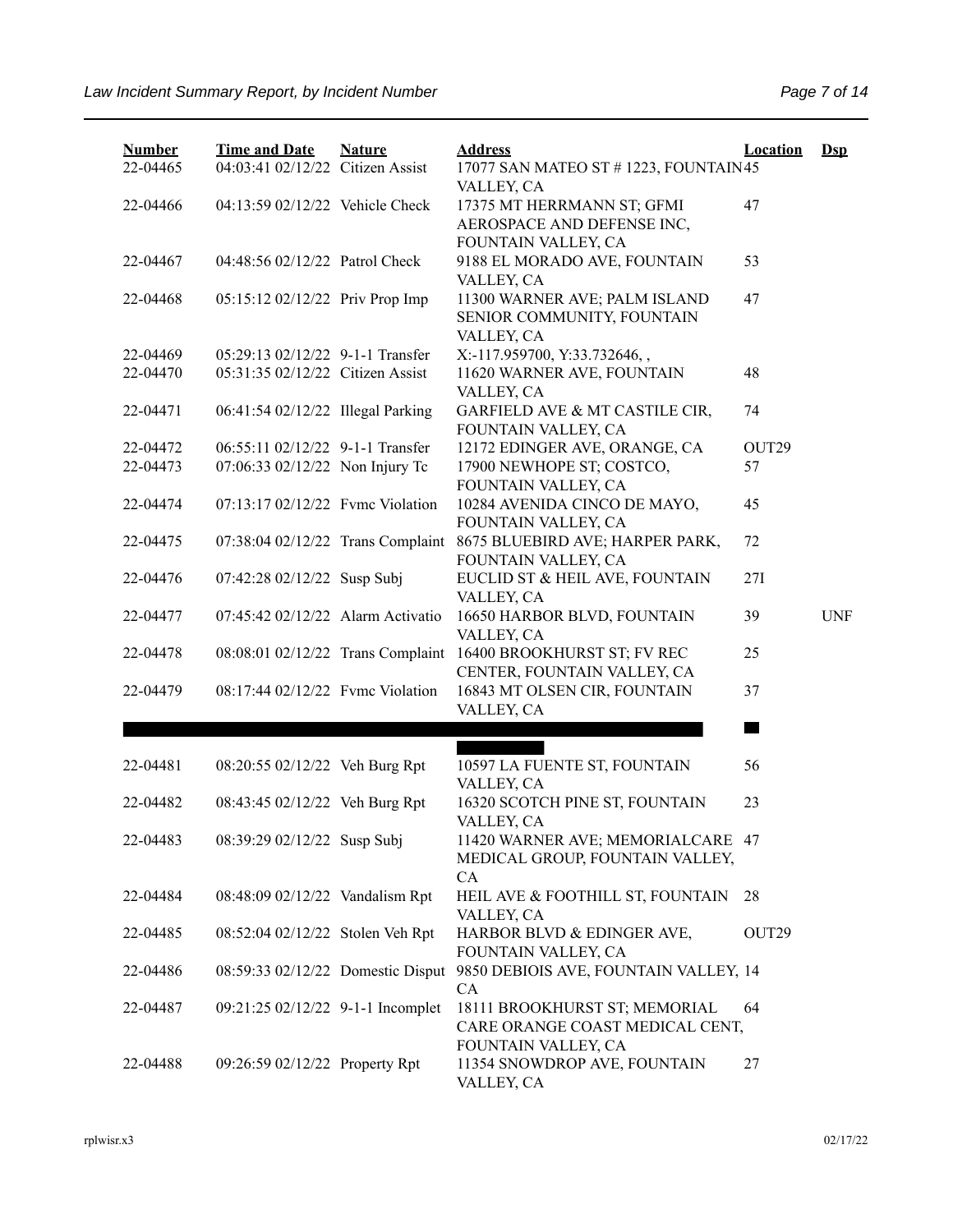| <b>Number</b> | <b>Time and Date</b>              | <b>Nature</b> | <b>Address</b>                                                        | Location | $Ds$       |
|---------------|-----------------------------------|---------------|-----------------------------------------------------------------------|----------|------------|
| 22-04489      |                                   |               | 09:38:33 02/12/22 Occupied Veh Ch 18822 BROOKHURST ST; PREHISTORIC 75 |          |            |
|               |                                   |               | PETS, FOUNTAIN VALLEY, CA                                             |          |            |
| 22-04490      | 09:54:26 02/12/22 9-1-1 Open Line |               | 11801 MAYFLOWER CIR, FOUNTAIN                                         | 28       |            |
|               |                                   |               | VALLEY, CA                                                            |          |            |
| 22-04491      | 09:56:46 02/12/22 9-1-1 Incomplet |               | 0 405, FOUNTAIN VALLEY, CA                                            | 44       |            |
| 22-04492      | 09:59:30 02/12/22 Traffic Hazard  |               | ELLIS AVE & MAGNOLIA ST,                                              | 63I      |            |
|               |                                   |               | FOUNTAIN VALLEY, CA                                                   |          |            |
| 22-04493      | 10:01:19 02/12/22 Non Injury Tc   |               | 17900 NEWHOPE ST; COSTCO,                                             | 57       |            |
|               |                                   |               | FOUNTAIN VALLEY, CA                                                   |          |            |
| 22-04494      | 10:42:56 02/12/22 Abandoned Veh   |               | HEIL AVE & EUCLID ST, FOUNTAIN                                        | 27I      |            |
|               |                                   |               | VALLEY, CA                                                            |          |            |
| 22-04495      | 10:47:05 02/12/22 Petty Theft Rpt |               | 17972 SANTA OLIVIA ST, FOUNTAIN                                       | 52       |            |
|               |                                   |               | VALLEY, CA                                                            |          |            |
| 22-04496      | 10:45:06 02/12/22 Info Entry Only |               | 17100 EUCLID ST; FV HOSPITAL,                                         | 47       |            |
|               |                                   |               | FOUNTAIN VALLEY, CA                                                   |          |            |
| 22-04497      | 10:58:02 02/12/22 9-1-1 Misdial   |               | 11640 WARNER AVE, FOUNTAIN                                            | 48       |            |
|               |                                   |               | VALLEY, CA                                                            |          |            |
| 22-04498      | 11:16:52 02/12/22 Traffic Stop    |               | BUSHARD ST & GARFIELD AVE,                                            | OUT73    |            |
|               |                                   |               | FOUNTAIN VALLEY, CA                                                   |          |            |
| 22-04499      | 11:25:40 02/12/22 9-1-1 Transfer  |               | 7111 TALBERT,,                                                        |          |            |
| 22-04500      | 11:28:06 02/12/22 Alarm Activatio |               | 11250 SLATER AVE, FOUNTAIN VALLEY, 57                                 |          | <b>UNF</b> |
|               |                                   |               | CA                                                                    |          |            |
|               |                                   |               |                                                                       |          |            |
|               |                                   |               |                                                                       |          |            |
| 22-04502      |                                   |               | 11:35:42 02/12/22 Trans Complaint 16400 BROOKHURST ST; FV REC         | 25       |            |
| 22-04503      | 11:39:20 02/12/22 Alarm Activatio |               | CENTER, FOUNTAIN VALLEY, CA<br>18406 BASSWOOD ST, FOUNTAIN            | 64       |            |
|               |                                   |               | VALLEY, CA                                                            |          |            |
| 22-04504      | 11:41:10 02/12/22 Petty Theft Rpt |               | 9680 LA ESPERANZA AVE, FOUNTAIN                                       | 44       |            |
|               |                                   |               | VALLEY, CA                                                            |          |            |
| 22-04505      | 12:17:07 02/12/22 Alarm Activatio |               | 10656 LA PERLA AVE, FOUNTAIN                                          | 56       | <b>UNF</b> |
|               |                                   |               | VALLEY, CA                                                            |          |            |
| 22-04506      | 12:27:01 02/12/22 Citizen Assist  |               | 17099 BROOKHURST ST; SAMS CLUB,                                       | 44       |            |
|               |                                   |               | FOUNTAIN VALLEY, CA                                                   |          |            |
| 22-04507      | 12:29:46 02/12/22 9-1-1 Open Line |               | 10223 TALBERT AVE, FOUNTAIN                                           | 65       |            |
|               |                                   |               | VALLEY, CA                                                            |          |            |
| 22-04508      | 13:00:29 02/12/22 Veh Burg Rpt    |               | 17099 BROOKHURST ST; SAMS CLUB,                                       | 44       |            |
|               |                                   |               | FOUNTAIN VALLEY, CA                                                   |          |            |
| 22-04509      | 13:04:41 02/12/22 9-1-1 Transfer  |               | 9222 CALADIUM AVE, FOUNTAIN                                           | 23       |            |
|               |                                   |               | VALLEY, CA                                                            |          |            |
| 22-04510      | 13:43:34 02/12/22 Direct Pat/Traf |               | EUCLID ST & WARNER AVE, FOUNTAIN 37I                                  |          |            |
|               |                                   |               | VALLEY, CA                                                            |          |            |
| 22-04511      | 13:46:25 02/12/22 Traffic Stop    |               | WARNER AVE & WARD ST, FOUNTAIN                                        | 36I      |            |
|               |                                   |               | VALLEY, CA                                                            |          |            |
|               |                                   |               |                                                                       |          |            |
|               |                                   |               |                                                                       |          |            |
| 22-04513      | 13:51:01 02/12/22 Info Entry Only |               | 17910 MAGNOLIA ST; OC STYLE                                           | 53       |            |
|               |                                   |               | LOUNGE INC, FOUNTAIN VALLEY, CA                                       |          |            |
| 22-04514      | 13:57:37 02/12/22 Traffic Stop    |               | EUCLID ST & LAVENDER AVE,                                             | 37       |            |
|               |                                   |               | FOUNTAIN VALLEY, CA                                                   |          |            |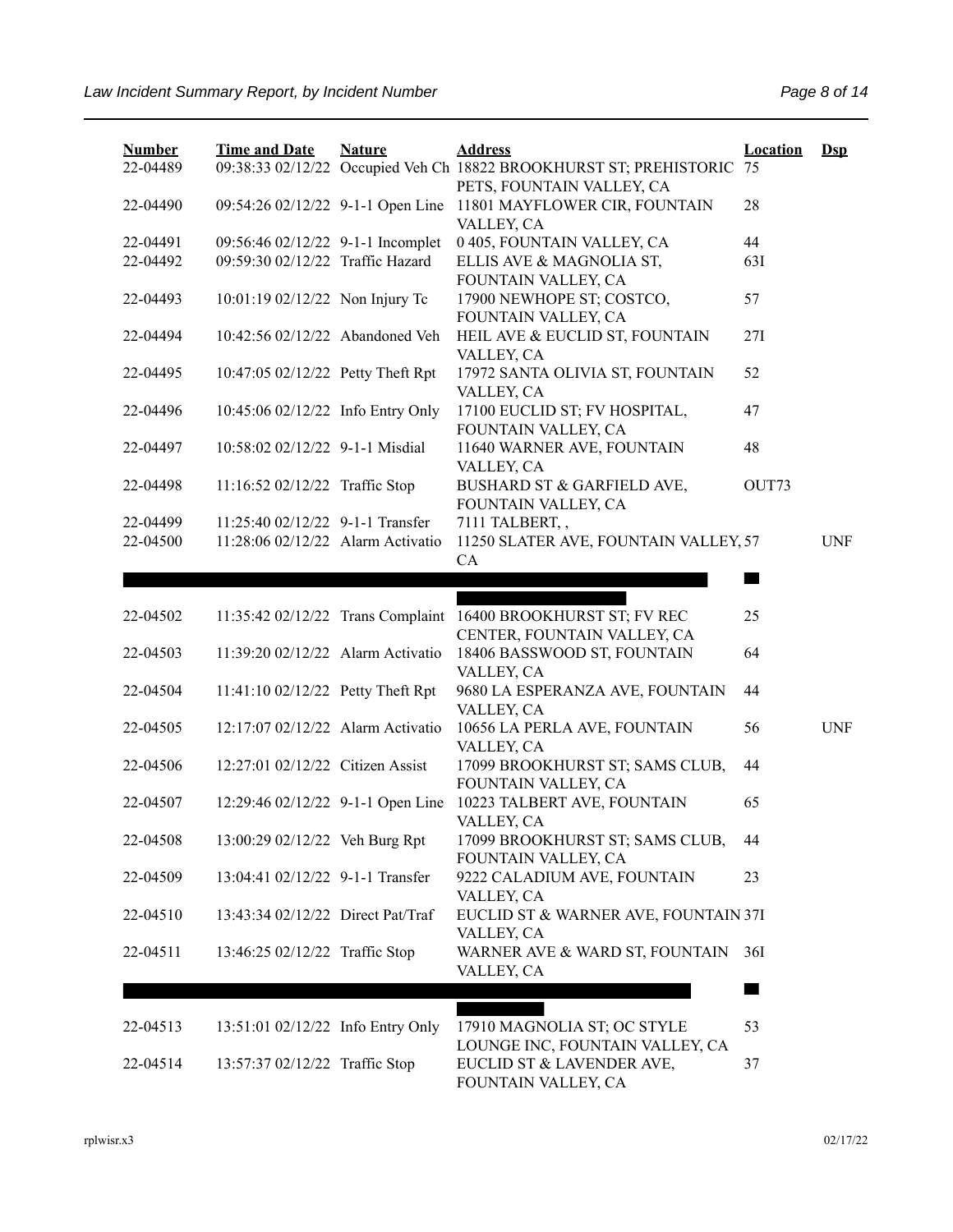| <b>Number</b><br>22-04515 | <b>Time and Date</b><br>14:15:58 02/12/22 Traffic Stop | <b>Nature</b> | <b>Address</b><br>WARNER AVE & WARD ST, FOUNTAIN<br>VALLEY, CA                    | <b>Location</b><br>36I | $\mathbf{Dsp}$ |
|---------------------------|--------------------------------------------------------|---------------|-----------------------------------------------------------------------------------|------------------------|----------------|
| 22-04516                  | 14:20:47 02/12/22 9-1-1 Open Line                      |               | 17816 BUSHARD ST, FOUNTAIN<br>VALLEY, CA                                          | 54                     |                |
| 22-04517                  | 14:29:56 02/12/22 Fire                                 |               | 18685 EVERGREEN CIR, FOUNTAIN<br>VALLEY, CA                                       | 74                     |                |
| 22-04518                  | 14:28:18 02/12/22 Patrol Check                         |               | 10449 PLACER RIVER CIR, FOUNTAIN<br>VALLEY, CA                                    | 65                     |                |
| 22-04519                  | 14:53:30 02/12/22 Domestic Disput                      |               | 9091 CALADIUM AVE; SOUTH COAST<br>CHILDRENS HOME, FOUNTAIN<br>VALLEY, CA          | 23                     |                |
| 22-04520                  | 14:56:40 02/12/22 9-1-1 Misdial                        |               | 17050 BUSHARD ST, FOUNTAIN<br>VALLEY, CA                                          | 44                     |                |
| 22-04521                  |                                                        |               | 14:59:12 02/12/22 Check Well Bein 17230 SAN MATEO ST # L3, FOUNTAIN<br>VALLEY, CA | 45                     |                |
| 22-04522                  |                                                        |               | 14:59:57 02/12/22 Noise Complaint 17921 POINT LOMA ST, FOUNTAIN<br>VALLEY, CA     | 52                     |                |
| 22-04523                  | 15:15:04 02/12/22 Petty Theft Rpt                      |               | 9680 LA ESPERANZA AVE, FOUNTAIN<br>VALLEY, CA                                     | 44                     |                |
| 22-04524                  |                                                        |               | 15:20:12 02/12/22 9-1-1 Abandoned 9091 CALADIUM AVE, FOUNTAIN<br>VALLEY, CA       | 23                     |                |
| 22-04525                  |                                                        |               | 15:20:39 02/12/22 Check Well Bein 10059 QUAIL CRT, FOUNTAIN VALLEY,<br><b>CA</b>  | 65                     |                |
| 22-04526                  | 16:01:24 02/12/22 Outside Agency                       |               | 9091 CALADIUM AVE; SOUTH COAST<br>CHILDRENS HOME, FOUNTAIN<br>VALLEY, CA          | 23                     |                |
|                           |                                                        |               |                                                                                   |                        |                |
| 22-04528                  | 16:38:23 02/12/22 Road Rage                            |               | BUSHARD ST & GARFIELD AVE,<br>FOUNTAIN VALLEY, CA                                 | OUT74                  |                |
| 22-04529                  | 16:44:58 02/12/22 9-1-1 Transfer                       |               | 18305 MT LANGLEY ST; THE STORAGE 66<br>PLACE, FOUNTAIN VALLEY, CA                 |                        |                |
| 22-04530                  | 16:49:08 02/12/22 Susp Subj                            |               | 18298 SANTA JOANANA CIR, FOUNTAIN62<br>VALLEY, CA                                 |                        |                |
| 22-04531                  | 17:43:21 02/12/22 Citizen Assist                       |               | 10592 LA PERLA AVE, FOUNTAIN<br>VALLEY, CA                                        | 56                     |                |
| 22-04532                  | 17:47:42 02/12/22 9-1-1 Misdial                        |               | 10975 EDINGER AVE; ARCO, FOUNTAIN 16<br>VALLEY, CA                                |                        |                |
| 22-04533                  | 17:58:16 02/12/22 9-1-1 Transfer                       |               | CINNAMON CREEK WM,,                                                               |                        |                |
| 22-04534                  | 17:57:25 02/12/22 Patrol Check                         |               | BROOKHURST ST & WARNER AVE,<br>FOUNTAIN VALLEY, CA                                | 35I                    |                |
| 22-04535                  | 18:04:24 02/12/22 Non Injury Tc                        |               | EUCLID ST & EDINGER AVE, FOUNTAIN17I<br>VALLEY, CA                                |                        |                |
| 22-04536                  | 18:28:33 02/12/22 9-1-1 Open Line                      |               | 17816 BUSHARD ST; FVHS, FOUNTAIN<br>VALLEY, CA                                    | 54                     |                |
| 22-04537                  | 18:28:42 02/12/22 Outside Agency                       |               | 405 & WARNER AVE, FOUNTAIN<br>VALLEY, CA                                          | 43                     |                |
| 22-04538                  | 18:55:24 02/12/22 9-1-1 Transfer                       |               | 17695 LA ROSA LN, FOUNTAIN VALLEY, 56<br>CA                                       |                        |                |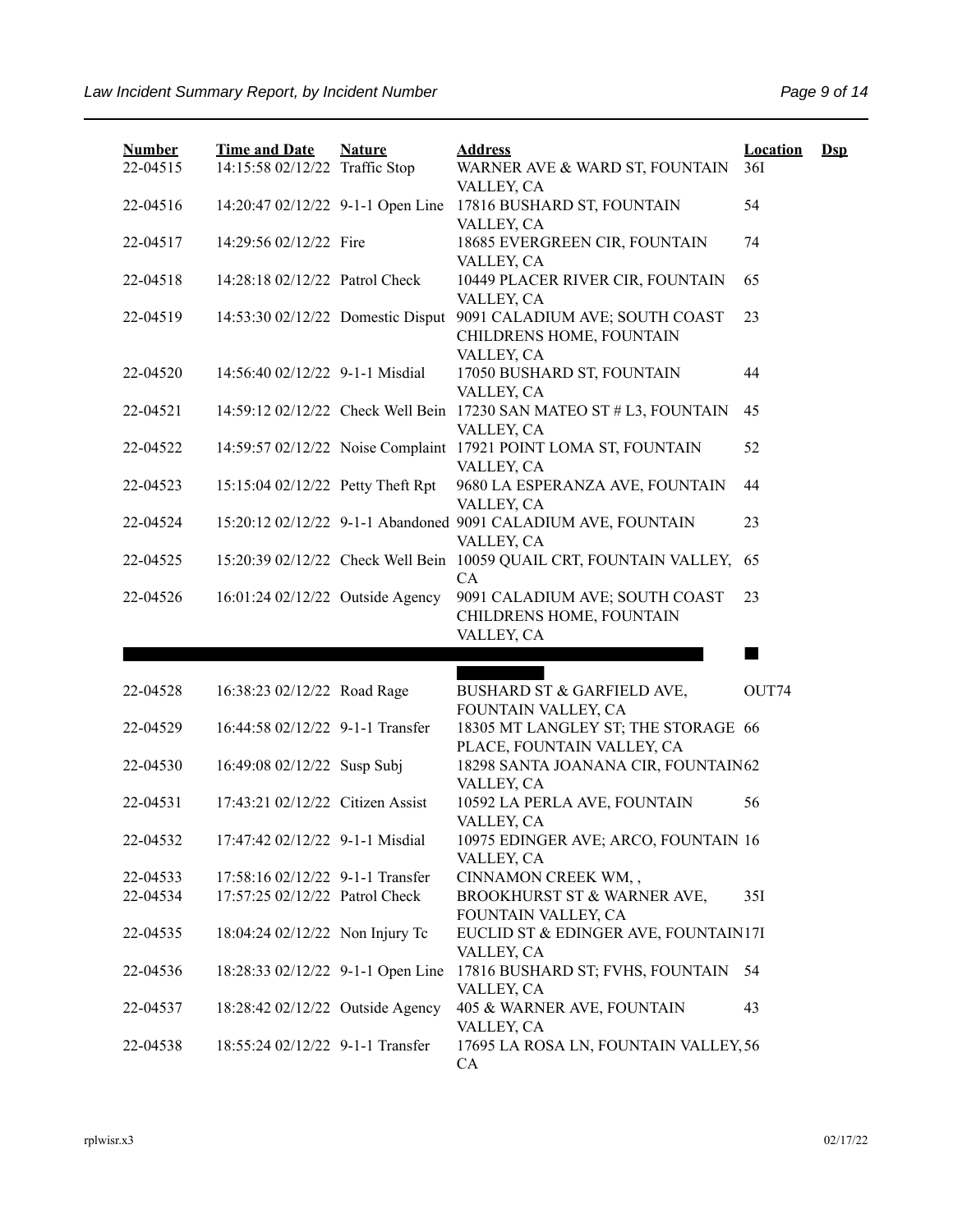| <b>Number</b> | <b>Time and Date</b>              | <b>Nature</b> | <b>Address</b>                                                                         | <b>Location</b> | $\mathbf{Dsp}$ |
|---------------|-----------------------------------|---------------|----------------------------------------------------------------------------------------|-----------------|----------------|
| 22-04539      | 19:08:21 02/12/22 Outside Agency  |               | 17695 LA ROSA LN, FOUNTAIN VALLEY, 56<br>CA                                            |                 |                |
| 22-04540      | 19:45:22 02/12/22 9-1-1 Misdial   |               | 9920 TALBERT AVE; OC MEMORIAL<br>HOSPITAL, FOUNTAIN VALLEY, CA                         | 64              |                |
| 22-04541      | 20:04:24 02/12/22 Suicide Threats |               | 18565 PALM ST, FOUNTAIN VALLEY, CA 73                                                  |                 |                |
| 22-04542      | 20:25:42 02/12/22 Dist Of Peac    |               | 9973 ASTER CIR, FOUNTAIN VALLEY,<br>CA                                                 | 34              |                |
| 22-04543      | 21:11:53 02/12/22 Domestic Disput |               | 10797 LOS JARDINES EAST, FOUNTAIN 46<br>VALLEY, CA                                     |                 |                |
| 22-04544      |                                   |               | 21:24:29 02/12/22 Veh Tampering R 16230 HARBOR BLVD; MOBIL GAS,<br>FOUNTAIN VALLEY, CA | 29              |                |
| 22-04545      | 21:32:29 02/12/22 Outside Agency  |               | 16061 BROOKHURST ST; ALBERTSONS, 24<br>FOUNTAIN VALLEY, CA                             |                 |                |
| 22-04546      | 21:37:45 02/12/22 9-1-1 Transfer  |               | 8840 WARNER AVE; KL AND<br>ASSOCIATES, FOUNTAIN VALLEY, CA                             | 42              |                |
| 22-04547      | 21:43:59 02/12/22 Trans Complaint |               | 9092 TALBERT AVE, FOUNTAIN<br>VALLEY, CA                                               | 63              |                |
| 22-04548      | 22:13:56 02/12/22 Trans Complaint |               | 10950 WARNER AVE; 7 ELEVEN,<br>FOUNTAIN VALLEY, CA                                     | 46              |                |
| 22-04549      | 22:20:08 02/12/22 Patrol Check    |               | 18685 EVERGREEN CIR, FOUNTAIN<br>VALLEY, CA                                            | 74              |                |
| 22-04550      | 22:19:01 02/12/22 Party Complaint |               | 17404 PALM, FOUNTAIN VALLEY, CA                                                        | 43              |                |
| 22-04551      | 21:58:31 02/12/22 Threats Rpt     |               | 16089 CARIBOU ST, FOUNTAIN VALLEY, 23<br>CA                                            |                 |                |
| 22-04552      | 22:26:33 02/12/22 9-1-1 Transfer  |               | 8840 WARNER AVE; KL AND<br>ASSOCIATES, FOUNTAIN VALLEY, CA                             | 42              |                |
| 22-04553      |                                   |               | 22:22:37 02/12/22 Check Well Bein 17442 OAK ST, FOUNTAIN VALLEY, CA                    | 43              | PAA            |
| 22-04554      | 22:48:13 02/12/22 9-1-1 Misdial   |               | 11100 WARNER AVE #370, FOUNTAIN<br>VALLEY, CA                                          | 47              |                |
| 22-04555      | 22:53:36 02/12/22 Susp Subj       |               | 17550 BROOKHURST ST, FOUNTAIN<br>VALLEY, CA                                            | 55              |                |
| 22-04556      | 23:10:26 02/12/22 Susp Subj       |               | 11370 MT BODIE ST; MONROE PARK,<br>FOUNTAIN VALLEY, CA                                 | 27              |                |
| 22-04557      |                                   |               | 23:43:44 02/12/22 Veh Tampering R 9655 MOSS GLEN AVE, FOUNTAIN<br>VALLEY, CA           | 14              |                |
| 22-04558      | 23:52:52 02/12/22 Party Complaint |               | 16812 BUTTERNUT CIR, FOUNTAIN<br>VALLEY, CA                                            | 34              |                |
| 22-04559      |                                   |               | 00:08:11 02/13/22 Check Well Bein HARBOR BLVD & EDINGER AVE,<br>FOUNTAIN VALLEY, CA    | 29              |                |
| 22-04560      | 00:10:45 02/13/22 Drunk Driver    |               | BROOKHURST ST & ELLIS AVE,<br>FOUNTAIN VALLEY, CA                                      | 65I             |                |
| 22-04561      | 00:10:33 02/13/22 Party Complaint |               | 17367 ASH ST, FOUNTAIN VALLEY, CA                                                      | 43              |                |
| 22-04562      | 00:33:52 02/13/22 Traffic Stop    |               | NEWLAND ST & GARFIELD AVE,<br>FOUNTAIN VALLEY, CA                                      | 72              |                |
| 22-04563      | 01:02:12 02/13/22 Traffic Stop    |               | EUCLID / MT BALDY, ,                                                                   |                 |                |
| 22-04564      | 01:40:30 02/13/22 Noise Complaint |               | 17373 PALM ST, FOUNTAIN VALLEY, CA 43                                                  |                 |                |
| 22-04565      | 02:05:14 02/13/22 Susp Veh        |               | 18520 BROOKHURST ST; SPEEDWAY<br>GAS, FOUNTAIN VALLEY, CA                              | 75              |                |
| 22-04566      | 02:37:44 02/13/22 Susp Circs      |               | 8982 LA STELLA AVE, FOUNTAIN<br>VALLEY, CA                                             | 42              |                |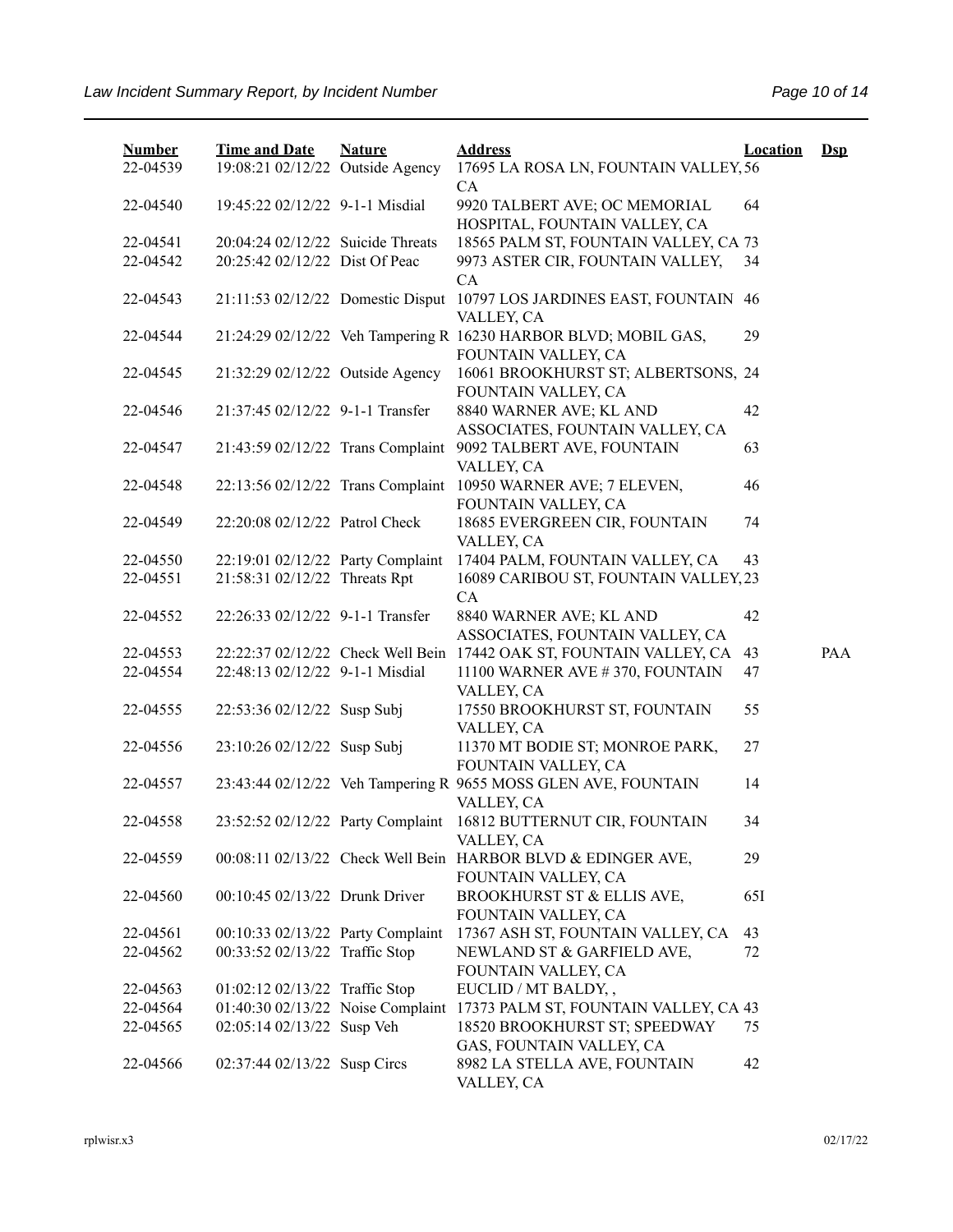| <b>Number</b><br>22-04567 | <b>Time and Date</b><br>02:47:00 02/13/22 Priv Prop Imp | <b>Nature</b> | <b>Address</b><br>9580 EL REY AVE; CORTE BELLA APTS, 44         | <b>Location</b> | $Dep$      |
|---------------------------|---------------------------------------------------------|---------------|-----------------------------------------------------------------|-----------------|------------|
|                           |                                                         |               | FOUNTAIN VALLEY, CA                                             |                 |            |
| 22-04568                  | 03:11:21 02/13/22 9-1-1 Misdial                         |               | 18111 BROOKHURST ST; MEMORIAL                                   | 64              |            |
|                           |                                                         |               | CARE ORANGE COAST MEDICAL CENT,                                 |                 |            |
|                           |                                                         |               | FOUNTAIN VALLEY, CA                                             |                 |            |
| 22-04569                  | 03:37:17 02/13/22 Patrol Check                          |               | 18685 EVERGREEN CIR, FOUNTAIN                                   | 74              |            |
|                           |                                                         |               | VALLEY, CA                                                      |                 |            |
| 22-04570                  | 03:49:49 02/13/22 Susp Circs                            |               | 10280 WARNER AVE # E, FOUNTAIN                                  | 45              |            |
|                           |                                                         |               | VALLEY, CA                                                      |                 |            |
| 22-04571                  |                                                         |               | 03:55:40 02/13/22 Aslt/Ddly Wpn R 17100 EUCLID ST; FV HOSPITAL, | 47              | <b>INF</b> |
|                           |                                                         |               | FOUNTAIN VALLEY, CA                                             |                 |            |
| 22-04572                  |                                                         |               | 04:13:27 02/13/22 9-1-1 Abandoned 17100 EUCLID ST; FV HOSPITAL, | 47              |            |
|                           |                                                         |               | FOUNTAIN VALLEY, CA                                             |                 |            |
| 22-04573                  | 04:17:44 02/13/22 Patrol Check                          |               | RD 44,,                                                         |                 |            |
| 22-04574                  | 04:21:49 02/13/22 9-1-1 Transfer                        |               | 17100 EUCLID ST; FV HOSPITAL,                                   | 47              |            |
|                           |                                                         |               | FOUNTAIN VALLEY, CA                                             |                 |            |
| 22-04575                  | 04:24:11 02/13/22 Patrol Check                          |               | 9188 EL MORADO AVE, FOUNTAIN                                    | 53              |            |
|                           |                                                         |               | VALLEY, CA                                                      |                 |            |
| 22-04576                  | 06:29:37 02/13/22 Grand Theft Rpt                       |               | 9793 EMMONS CIR, FOUNTAIN VALLEY, 34                            |                 |            |
|                           |                                                         |               | CA                                                              |                 |            |
| 22-04577                  | 07:04:04 02/13/22 9-1-1 Transfer                        |               | 18800 FLORIDA HB,,                                              |                 |            |
| 22-04578                  | 08:14:34 02/13/22 Battery Rpt                           |               | 10337 SLATER AVE # 202, FOUNTAIN                                | 45              |            |
|                           |                                                         |               | VALLEY, CA                                                      |                 |            |
| 22-04579                  | 08:21:29 02/13/22 Alarm Activatio                       |               | 18968 BROOKHURST ST, FOUNTAIN                                   | 75              | <b>UNF</b> |
|                           |                                                         |               | VALLEY, CA                                                      |                 |            |
| 22-04580                  | 08:30:45 02/13/22 9-1-1 Misdial                         |               | 17077 SAN MATEO ST; CARMEL                                      | 45              |            |
|                           |                                                         |               | VILLAGE, FOUNTAIN VALLEY, CA                                    |                 |            |
| 22-04581                  | 08:56:17 02/13/22 Domestic Disput                       |               | 17356 SAN MATEO ST #4, FOUNTAIN                                 | 45              |            |
|                           |                                                         |               | VALLEY, CA                                                      |                 |            |
| 22-04582                  | 12:15:36 02/13/22 Stolen Veh Rpt                        |               | 10195 LA HACIENDA AVE # C,                                      | 45              |            |
|                           | 10:21:49 02/13/22 Direct Pat/Traf                       |               | FOUNTAIN VALLEY, CA                                             |                 |            |
| 22-04583                  |                                                         |               | <b>BUSHARD ST &amp; SLATER AVE,</b><br>FOUNTAIN VALLEY, CA      | 44I             |            |
| 22-04584                  |                                                         |               | BUSHARD ST & WARNER AVE,                                        | 34I             |            |
|                           | 10:22:59 02/13/22 Traffic Stop                          |               | FOUNTAIN VALLEY, CA                                             |                 |            |
| 22-04585                  | 10:35:59 02/13/22 Direct Pat/Traf                       |               | EUCLID ST & HEIL AVE, FOUNTAIN                                  | 27I             |            |
|                           |                                                         |               | VALLEY, CA                                                      |                 |            |
| 22-04586                  | 10:44:16 02/13/22 Traffic Stop                          |               | HEIL AVE & EUCLID ST; EAST OF,                                  | 27I             |            |
|                           |                                                         |               | FOUNTAIN VALLEY, CA                                             |                 |            |
| 22-04587                  | 10:44:14 02/13/22 9-1-1 Misdial                         |               | 17110 BROOKHURST ST; CHAMPIONS                                  | 45              |            |
|                           |                                                         |               | BOWLING AND EMBROIDERY,                                         |                 |            |
|                           |                                                         |               | FOUNTAIN VALLEY, CA                                             |                 |            |
| 22-04588                  | 10:50:36 02/13/22 Check Well Bein                       |               | 9170 HELM AVE; HELM PARK,                                       | 63              |            |
|                           |                                                         |               | FOUNTAIN VALLEY, CA                                             |                 |            |
| 22-04589                  | 11:06:21 02/13/22 Traffic Stop                          |               | EUCLID ST & HEIL AVE; SO OF,                                    | 27I             |            |
|                           |                                                         |               | FOUNTAIN VALLEY, CA                                             |                 |            |
| 22-04590                  | 11:12:33 02/13/22 Traffic Stop                          |               | BLUE ALLIUM AVE & MT DANA CIR,                                  | 27              |            |
|                           |                                                         |               | FOUNTAIN VALLEY, CA                                             |                 |            |
| 22-04591                  | 11:13:34 02/13/22 9-1-1 Transfer                        |               | 18238 BUSHARD ST, FOUNTAIN                                      | 64              |            |
|                           |                                                         |               | VALLEY, CA                                                      |                 |            |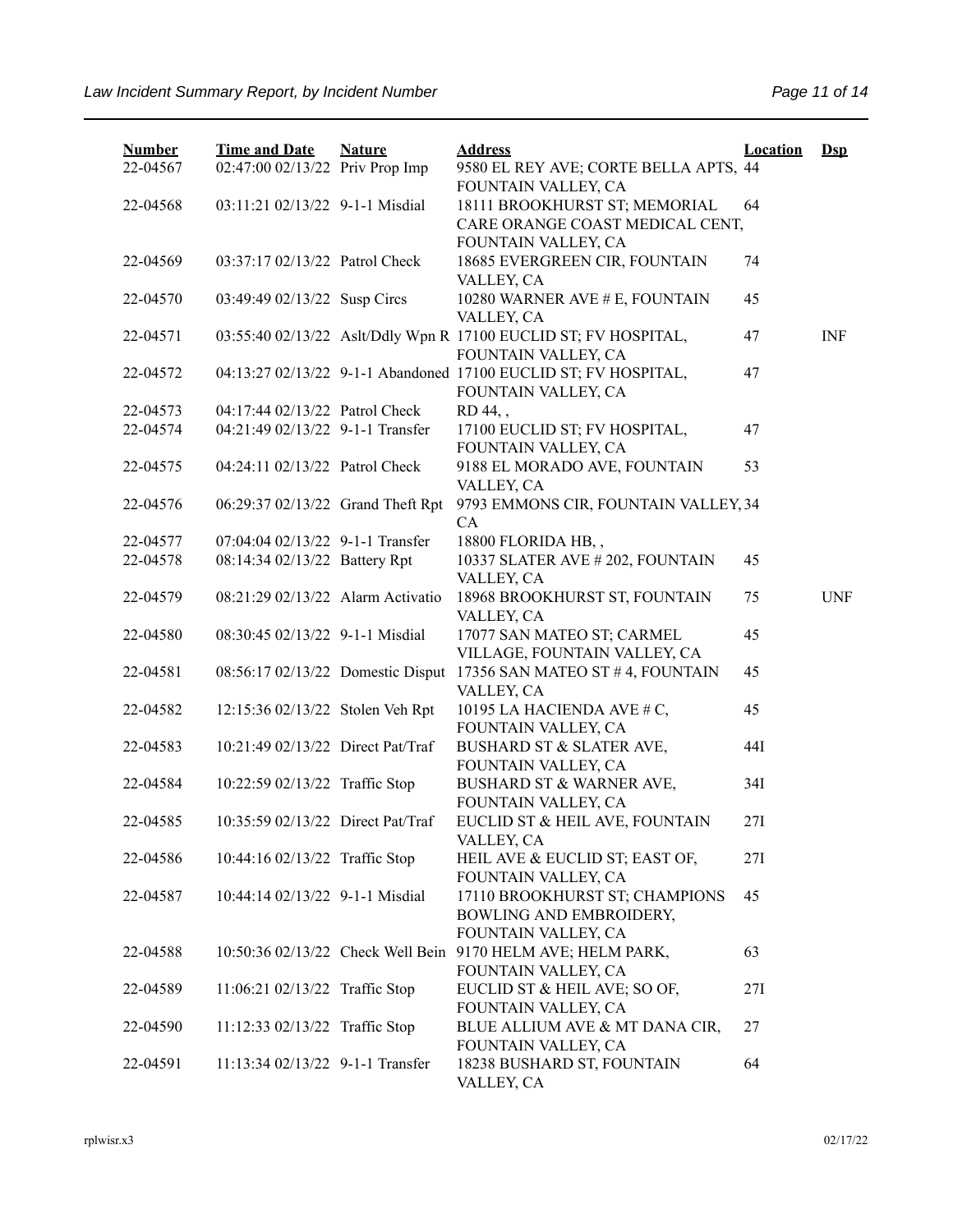| <b>Number</b><br>22-04592 | <b>Time and Date</b><br>11:12:53 02/13/22 9-1-1 Misdial | <b>Nature</b> | <b>Address</b><br>17850 WINTERBERRY ST, FOUNTAIN                                      | <b>Location</b><br>53 | $\mathbf{Dsp}$ |
|---------------------------|---------------------------------------------------------|---------------|---------------------------------------------------------------------------------------|-----------------------|----------------|
| 22-04593                  | 11:23:10 02/13/22 9-1-1 Transfer                        |               | VALLEY, CA<br>16798 WILLOW CIR, FOUNTAIN                                              | 33                    |                |
| 22-04594                  | 11:27:56 02/13/22 Dist Of Peac                          |               | VALLEY, CA<br>9125 RECREATION CIR; MOTEL 6,                                           | 33                    |                |
| 22-04595                  | 11:38:48 02/13/22 Patrol Check                          |               | FOUNTAIN VALLEY, CA<br>18673 EVERGREEN CIR, FOUNTAIN<br>VALLEY, CA                    | 74                    |                |
| 22-04596                  | 11:44:01 02/13/22 9-1-1 Open Line                       |               | 16390 SCOTCH PINE ST, FOUNTAIN<br>VALLEY, CA                                          | 23                    |                |
| 22-04597                  | 12:45:59 02/13/22 9-1-1 Misdial                         |               | 17642 SAN DIEGO CIR, FOUNTAIN<br>VALLEY, CA                                           | 55                    |                |
| 22-04598                  | 12:48:53 02/13/22 Traffic Hazard                        |               | NEWHOPE ST & WARNER AVE,<br>FOUNTAIN VALLEY, CA                                       | 38I                   | PAA            |
| 22-04599                  |                                                         |               | 12:47:58 02/13/22 Non Inj-H&R Rpt EDINGER AVE & WARD ST, FOUNTAIN<br>VALLEY, CA       | 16I                   |                |
| 22-04600                  |                                                         |               | 12:52:51 02/13/22 Domestic Disput 16414 EVEREST CIR, FOUNTAIN<br>VALLEY, CA           | 28                    |                |
| 22-04601                  | 12:57:16 02/13/22 Citizen Assist                        |               | 10725 ELLIS AVE # H, FOUNTAIN<br>VALLEY, CA                                           | 66                    |                |
| 22-04602                  | 13:07:11 02/13/22 Susp Subj                             |               | 16042 MAGNOLIA ST; GREEN FARM<br>MARKET, FOUNTAIN VALLEY, CA                          | 23                    |                |
| 22-04603                  |                                                         |               | 13:32:20 02/13/22 9-1-1 Open Line 10832 WARNER AVE, FOUNTAIN<br>VALLEY, CA            | 46                    |                |
| 22-04604                  |                                                         |               | 13:41:08 02/13/22 Check Well Bein 17950 MAGNOLIA ST; BIG LOTS,<br>FOUNTAIN VALLEY, CA | 53                    |                |
| 22-04605                  |                                                         |               | 13:49:39 02/13/22 9-1-1 Open Line 12182 EDINGER AVE # 2, ORANGE, CA                   | OUT29                 |                |
| 22-04606                  | 14:19:38 02/13/22 Road Rage                             |               | MAGNOLIA ST & SLATER AVE,<br>FOUNTAIN VALLEY, CA                                      | 43I                   |                |
| 22-04607                  | 14:28:45 02/13/22 9-1-1 Incomplet                       |               | 16167 BROOKHURST ST, FOUNTAIN<br>VALLEY, CA                                           | 24                    |                |
| 22-04608                  | 14:51:04 02/13/22 9-1-1 Transfer                        |               | <b>BROOKHURST ST &amp; 405, FOUNTAIN</b><br>VALLEY, CA                                | 55                    |                |
| 22-04609                  | 15:41:59 02/13/22 Petty Theft Rpt                       |               | 9900 LA ALAMEDA AVE #16,<br>FOUNTAIN VALLEY, CA                                       | 44                    |                |
| 22-04610                  | 15:43:41 02/13/22 Threats Rpt                           |               | 17077 SAN MATEO ST; CARMEL<br>VILLAGE, FOUNTAIN VALLEY, CA                            | 45                    |                |
|                           |                                                         |               |                                                                                       |                       |                |
| 22-04612                  | 15:53:51 02/13/22 9-1-1 Misdial                         |               | 16600 HARBOR BLVD, FOUNTAIN<br>VALLEY, CA                                             | 39                    |                |
| 22-04613                  | 15:58:04 02/13/22 Reckless Veh                          |               | LA PALOMA AVE & WALNUT ST,<br>FOUNTAIN VALLEY, CA                                     | 43                    |                |
| 22-04614                  | 16:13:02 02/13/22 Traffic Stop                          |               | MAGNOLIA ST & RECREATION CIR,<br>FOUNTAIN VALLEY, CA                                  | 33                    |                |
| 22-04615                  | 16:33:24 02/13/22 9-1-1 Open Line                       |               | 10898 WARNER AVE, FOUNTAIN<br>VALLEY, CA                                              | 46                    |                |
| 22-04616                  | 16:36:10 02/13/22 Citizen Assist                        |               | 17077 SAN MATEO ST; CARMEL                                                            | 45                    |                |

VILLAGE, FOUNTAIN VALLEY, CA

22-04616 16:36:10 02/13/22 Citizen Assist 17077 SAN MATEO ST; CARMEL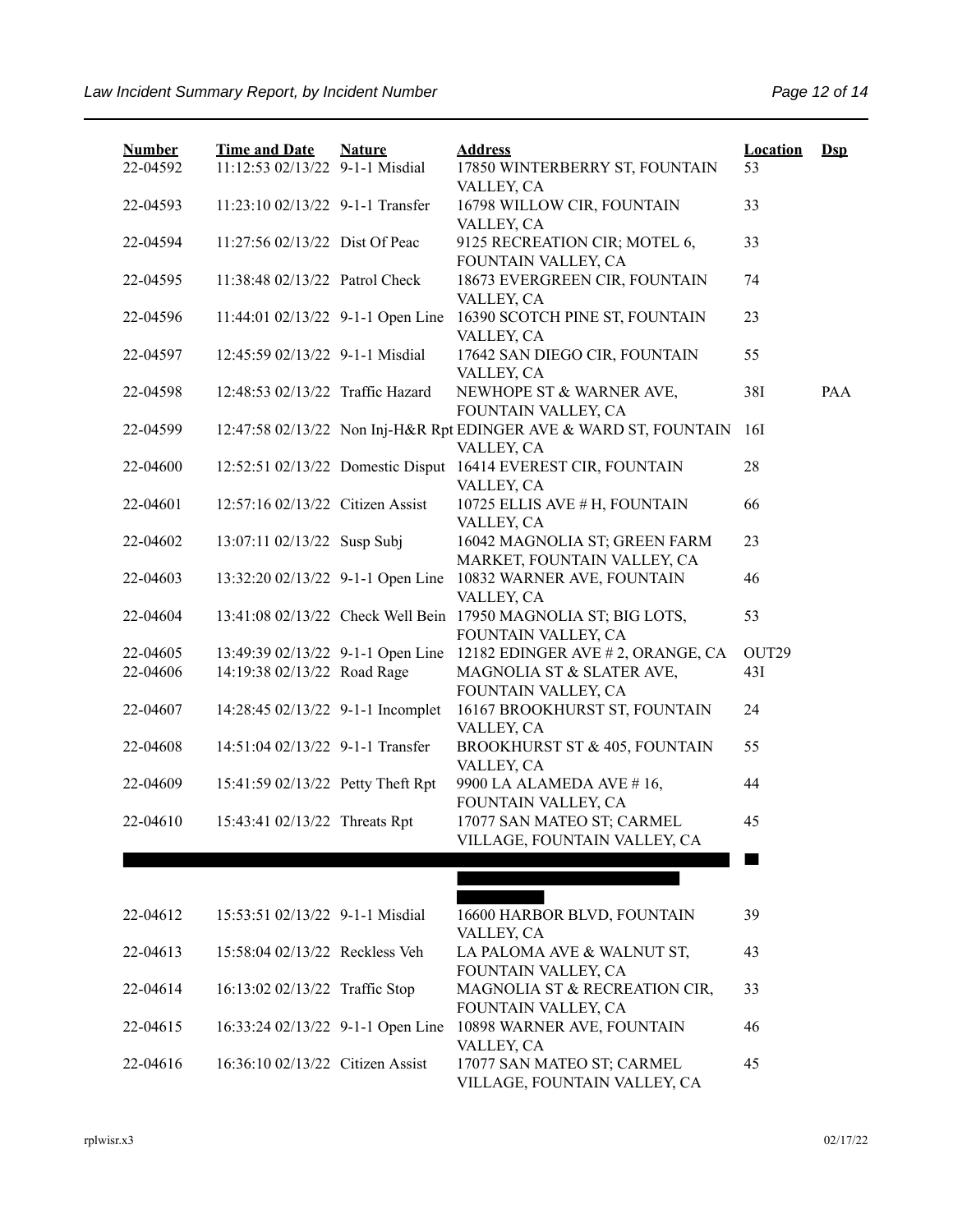| <b>Number</b><br>22-04617 | <b>Time and Date</b><br>16:57:38 02/13/22 9-1-1 Transfer | <b>Nature</b> | <b>Address</b><br>X:-117.938050, Y:33.737570,,                                      | <b>Location</b> | $\mathbf{Dsp}$ |
|---------------------------|----------------------------------------------------------|---------------|-------------------------------------------------------------------------------------|-----------------|----------------|
| 22-04618                  |                                                          |               | 17:07:49 02/13/22 9-1-1 Open Line 17128 NECTARINE ST, FOUNTAIN                      | 44              |                |
| 22-04619                  | 17:10:44 02/13/22 9-1-1 Open Line                        |               | VALLEY, CA<br>16702 BUSHARD ST, FOUNTAIN                                            | 34              |                |
| 22-04620                  | 17:26:12 02/13/22 9-1-1 Misdial                          |               | VALLEY, CA<br>15917 RHODOLITE CRT, FOUNTAIN                                         | 16              |                |
| 22-04621                  | 17:35:36 02/13/22 9-1-1 Open Line                        |               | VALLEY, CA<br>16049 HYACINTH CIR, FOUNTAIN                                          | 24              |                |
| 22-04622                  | 18:00:54 02/13/22 9-1-1 Transfer                         |               | VALLEY, CA<br>133 HORNBEAM LN, FOUNTAIN                                             | 63              |                |
| 22-04623                  | 18:01:48 02/13/22 9-1-1 Transfer                         |               | VALLEY, CA<br>17284 NEWLAND ST, FOUNTAIN                                            | 42              |                |
| 22-04624                  | 18:05:38 02/13/22 9-1-1 Transfer                         |               | VALLEY, CA<br>16425 HARBOR BLVD # 214, FOUNTAIN 28<br>VALLEY, CA                    |                 |                |
| 22-04625                  |                                                          |               | 18:22:06 02/13/22 9-1-1 Abandoned 16436 VERNON ST, FOUNTAIN VALLEY, 27<br><b>CA</b> |                 |                |
| 22-04626                  |                                                          |               | 18:22:07 02/13/22 Check Well Bein WARD ST & TALBERT AVE, FOUNTAIN 56I<br>VALLEY, CA |                 |                |
| 22-04627                  | 19:04:16 02/13/22 Alarm Activatio                        |               | 8695 EL COSTA CIR, FOUNTAIN<br>VALLEY, CA                                           | 52              |                |
| 22-04628                  | 19:09:05 02/13/22 9-1-1 Open Line                        |               | 9112 EL SOL AVE, FOUNTAIN VALLEY,<br>CA                                             | 43              |                |
| 22-04629                  | 19:10:20 02/13/22 9-1-1 Misdial                          |               | 17547 OAK ST, FOUNTAIN VALLEY, CA 53                                                |                 |                |
| 22-04630                  | 19:15:23 02/13/22 Trans Complaint                        |               | 18579 BROOKHURST ST; ALBERTSONS, 74                                                 |                 | <b>INF</b>     |
|                           |                                                          |               | FOUNTAIN VALLEY, CA                                                                 |                 |                |
| 22-04631                  | 19:23:22 02/13/22 Direct Pat/Traf                        |               | CITYWIDE,,                                                                          |                 |                |
| 22-04632                  | 19:32:25 02/13/22 Patrol Check                           |               | BROOKHURST ST & ELLIS AVE,<br>FOUNTAIN VALLEY, CA                                   | 651             |                |
| 22-04633                  | 19:34:11 02/13/22 9-1-1 Misdial                          |               | 9100 PARLIAMENT AVE,<br>WESTMINSTER, CA                                             | OUT23           |                |
| 22-04634                  | 19:45:49 02/13/22 9-1-1 Transfer                         |               | 11858 GLOXINIA AVE, FOUNTAIN<br>VALLEY, CA                                          | 18              |                |
| 22-04635                  | 19:43:43 02/13/22 Threats Rpt                            |               | 17077 SAN MATEO ST; CARMEL<br>VILLAGE, FOUNTAIN VALLEY, CA                          | 45              |                |
| 22-04636                  | 20:02:26 02/13/22 9-1-1 Transfer                         |               | 18200 NEWHOPE ST; OC405 EUCLID<br>YARD, FOUNTAIN VALLEY, CA                         | 66              |                |
| 22-04637                  | 20:04:02 02/13/22 Traffic Stop                           |               | 17100 EUCLID ST; FV HOSPITAL,<br>FOUNTAIN VALLEY, CA                                | 47              |                |
| 22-04638                  | 20:11:57 02/13/22 Susp Subj                              |               | VERBENA CRT & HARBOR BLVD,<br>FOUNTAIN VALLEY, CA                                   | 19              |                |
| 22-04639                  | 20:26:26 02/13/22 Traffic Stop                           |               | BRK / YORKTOWN,,                                                                    |                 |                |
| 22-04640                  | 20:41:23 02/13/22 9-1-1 Misdial                          |               | 9111 LA LUNA AVE, FOUNTAIN<br>VALLEY, CA                                            | 43              |                |
| 22-04641                  | 21:14:55 02/13/22 9-1-1 Transfer                         |               | 9920 TALBERT AVE; OC MEMORIAL<br>HOSPITAL, FOUNTAIN VALLEY, CA                      | 64              |                |
| 22-04642                  | 21:36:44 02/13/22 Traffic Hazard                         |               | EUCLID ST & ELLIS AVE, FOUNTAIN<br>VALLEY, CA                                       | 76              |                |
| 22-04643                  | 21:41:46 02/13/22 Susp Subj                              |               | 11863 MAYFLOWER CIR, FOUNTAIN<br>VALLEY, CA                                         | 28              |                |